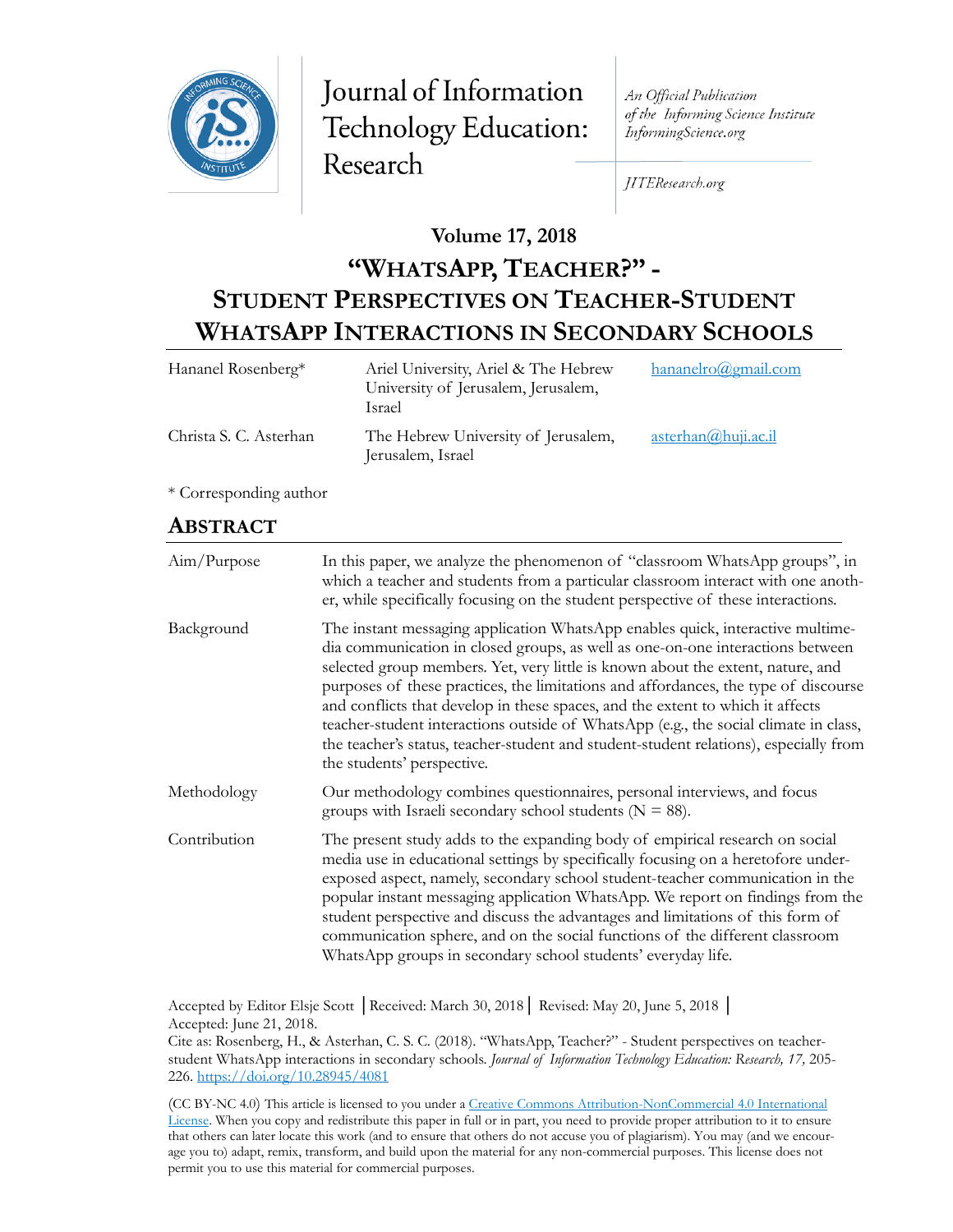#### Teacher-Student WhatsApp Interaction

| Findings                             | The combined findings reveal that classroom WhatsApp groups have become a<br>central channel of communication for school-related topics. It is used primarily<br>for organizational purposes (sending and receiving updates and managing learning<br>activities), as well as a means for teachers to enforce discipline. Students men-<br>tioned many advantages of WhatsApp communication, such as easy access, the<br>ability to create communities, the ability to safeguard personal privacy, and the<br>communication format (written, mediated, personal, or group). However, they<br>also recognized limitations (i.e., communication overload) and challenged teacher<br>ability to monitor and affect student interactions in social media, even when they<br>are present in these WhatsApp classroom groups. Finally, we report on the role<br>of parallel, sans-teacher WhatsApp groups, which are characterized as back stage<br>discourse arenas that accompany the front stage offline classroom activities and<br>the "official" classroom WhatsApp group. |
|--------------------------------------|---------------------------------------------------------------------------------------------------------------------------------------------------------------------------------------------------------------------------------------------------------------------------------------------------------------------------------------------------------------------------------------------------------------------------------------------------------------------------------------------------------------------------------------------------------------------------------------------------------------------------------------------------------------------------------------------------------------------------------------------------------------------------------------------------------------------------------------------------------------------------------------------------------------------------------------------------------------------------------------------------------------------------------------------------------------------------|
| Recommendations<br>for Practitioners | The combined findings of this study indicate how WhatsApp-based, joint teach-<br>er-student groups can serve a variety of educational purposes, namely, organiza-<br>tional, instructional, and educational-disciplinary. In addition, and in spite of<br>teachers concerns, students are aware of the challenges inherent to the use of<br>WhatsApp for communication with their teachers. Some of the main characteris-<br>tics that prevent teachers from using other ubiquitous digital communication<br>media, such as Facebook or Twitter, are not relevant when it comes to WhatsApp.<br>Both teachers and students view WhatsApp as a favored channel of communica-<br>tion because of the low exposure to personal information and minimal invasion<br>of privacy.                                                                                                                                                                                                                                                                                               |
| Future Research                      | The qualitative methodology of this paper limits the ability to generalize the cur-<br>rent findings to other contexts and population groups. Future research should<br>preferably explore the generalizability of our findings to larger sections of teen-<br>age populations. It should also explore similarities and differences with other age<br>groups. Finally, the present study was set in a particular country (Israel). Local<br>norms of cellphone use and of appropriate teacher-student interaction, as well as<br>locally developed media domestication patterns, may differ from country to coun-<br>try and/or from one cultural group to another. Future research should then in-<br>clude and compare the current findings with data from different countries and<br>cultures in order to complete the picture.                                                                                                                                                                                                                                        |
| Keywords                             | teacher-student communication, secondary school, WhatsApp, social networks<br>technology (SNT), media in education                                                                                                                                                                                                                                                                                                                                                                                                                                                                                                                                                                                                                                                                                                                                                                                                                                                                                                                                                        |

# **INTRODUCTION**

Social network technologies (SNTs) encompass a wide variety of web-based and mobile applications that allow individuals to create, engage with, and share content in digital environments through multiway communication (boyd & Ellison, 2007; Davis, Deil-Amen, Rios-Aguilar & Gonzalez Canche, 2012). The main characteristics of SNTs can be summarized by the 5 C's: communication, collaboration, community, creativity, and convergence (Friedman & Friedman, 2013). Given the widespread popularity of ubiquitous SNTs (Brenner, 2012), many teachers and instructors have come to use these platforms to communicate with their students. SNT-based teacher-student communication complements and sometimes even replaces more traditional communication channels, such as faceto-face, email or school-supported learning management systems (LMSs) (e.g., Andersson, Hatakka, Grönlund, & Wiklund, 2014; Asterhan & Rosenberg, 2015; Mazer, Murphy, & Simonds, 2007; Schwarz & Caduri, 2016).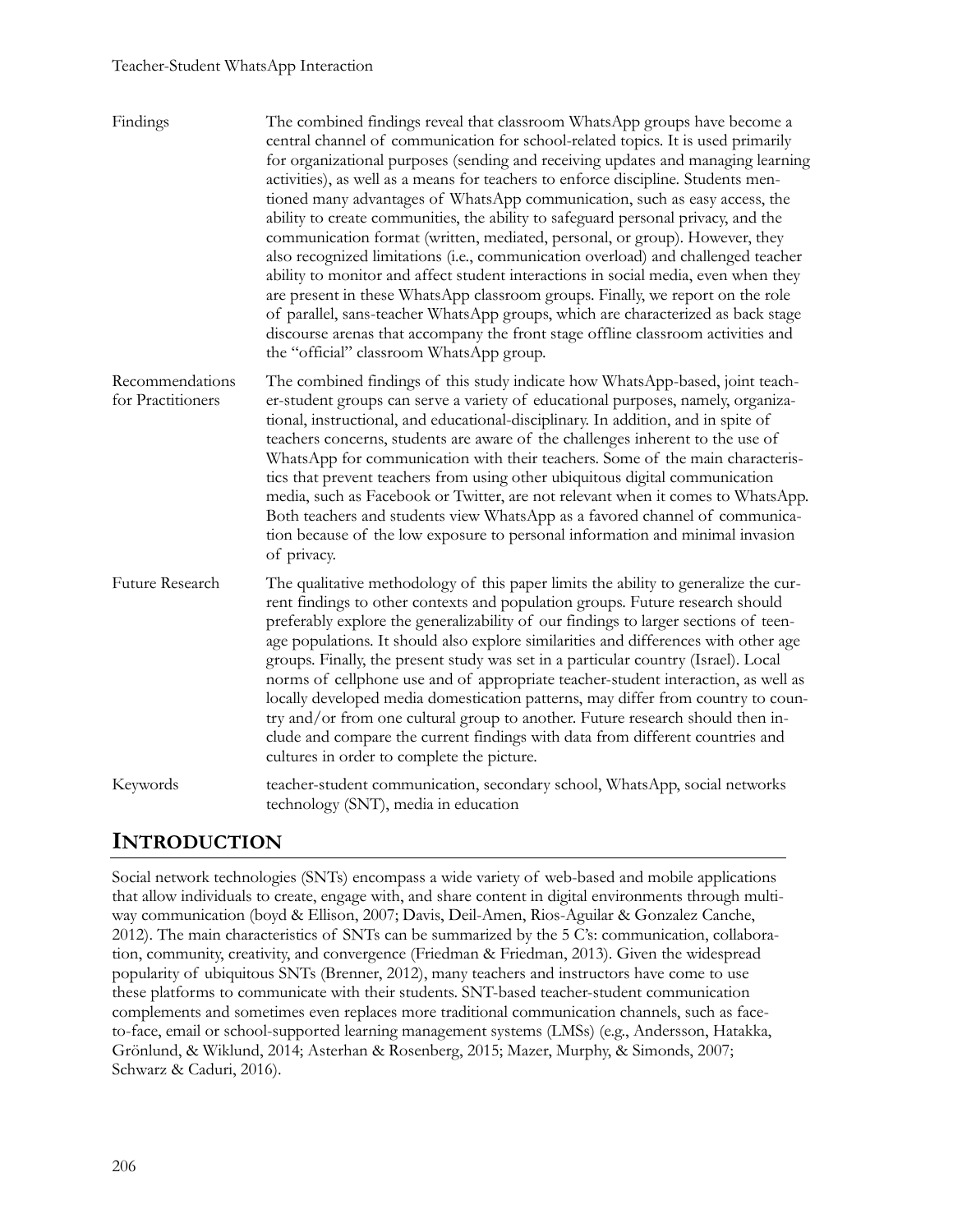In spite of increasing scholarly interest in SNT-based communication in educational contexts, very few have focused on the use of ubiquitous Mobile Instant Messaging (MIM) applications, such as WhatsApp, in secondary school settings. WhatsApp has become one the leading messaging applications on cell phones worldwide and is used by teachers and teenagers alike. However, little is known about the nature and the content of secondary school teacher-student WhatsApp communication. According to medium theory (Meyrowitz, 1996), the features and affordances of a communication medium shape the patterns of discourse between interlocutors, as well as the nature of the relationships that develop as a result (Robert & Dennis, 2005). Since the features of WhatsApp and other SNTs (e.g., Facebook) are distinctively different, in the present study we aim to provide in-depth descriptions of the what, why, and how of teacher-student communication through WhatsApp in Israeli secondary schools. We focus on the student perspective of this practice and document what they perceive as the advantages and limitations of this communication format, as well as the role of teachers in this space. Prior to presenting the specifics of our study and the research questions, we first present short literature reviews of (a) research on secondary school teacher-student interactions through SNTs, (b) WhatsApp as communication medium. and (c) research on WhatsApp in secondary school settings.

# **LITERATURE REVIEW**

#### TEACHER-STUDENT SOCIAL NETWORK TECHNOLOGIES INTERACTION

There is much debate about the ethical, pedagogical, and social ramifications of the increasing prominence of SNTs in classrooms and schools, both in popular media outlets as well as in academic literature (e.g., Chang-Kredl & Kozak, 2017; Fewkes & McCabe, 2012; Greenhow, Robelia & Hughes, 2009; Hew, 2011; Junco & Cotton, 2012; Kirschner & Karpinski, 2010; Smith, 2016). However, the majority of existing research has focused on adult, higher education (e.g., Deng & Tavares, 2013; Hew, 2011; Jones, Blackey, Fitzgibbon, & Chew, 2010; Junco & Cotton, 2012; Kirschner & Karpinski, 2010; Manca & Ranieri, 2016; Wang, Woo, Quek, Yang, & Liu, 2012), on researcher-initiated interventions (e.g., Puhl, Tsovaltzi, & Weinberger, 2015; Wang et al., 2012), or on the potential of such tools (e.g., DeGroot, Young, & VanSlette, 2015; Labus, Despotović-Zrakić, Radenković, Bogdanović, & Radenković, 2015; Roblyer, McDaniel, Webb, Herman & Witty, 2010; Teclehaimanot & Hickman, 2011). Few studies have investigated the actual, spontaneous use and uptake of these tools by teachers and students in secondary schools.

The present work continues a recent line of research that aims to document the ways in which secondary school teachers and their adolescent students have adopted and use ubiquitous SNTs for school-related purposes in their everyday activities spontaneously, that is: without any intervention, encouragement or support from educational researchers (e.g., Asterhan & Bouton, 2017; Ophir, Rosenberg, Asterhan, & Schwarz, 2016; Rosenberg, Ophir, & Asterhan, 2018; Schwarz & Caduri, 2016). Previous studies reported that, in spite of official, local policies forbidding teachers to interact with their students through social network technologies, many teachers use Facebook as a tool for establishing and maintaining contact with their students (Asterhan & Rosenberg, 2015; Forkosh-Baruch, Hershkovitz, & Ang, 2015; Hershkovitz & Forkosh-Baruch, 2013).

Based on a combination of qualitative and quantitative data from teachers, three main functions for teacher-student Facebook interaction were identified (Asterhan & Rosenberg, 2015): academicinstructional (i.e., expanding learning beyond the classroom, managing and organizing school-related activities), social-relational (i.e., lowering thresholds for contact and deepening relationships, to understand and know more about their adolescent students), and psycho-pedagogical purposes (i.e., adult monitoring and patrolling the virtual sphere and detecting personal distress, reaching out to specific students). Teachers also identified several dilemmas and conflicts that arise from Facebookbased communication with students. For example, whereas they mentioned their increased availability for students as one of the major advantages, the boundaries between work and leisure have become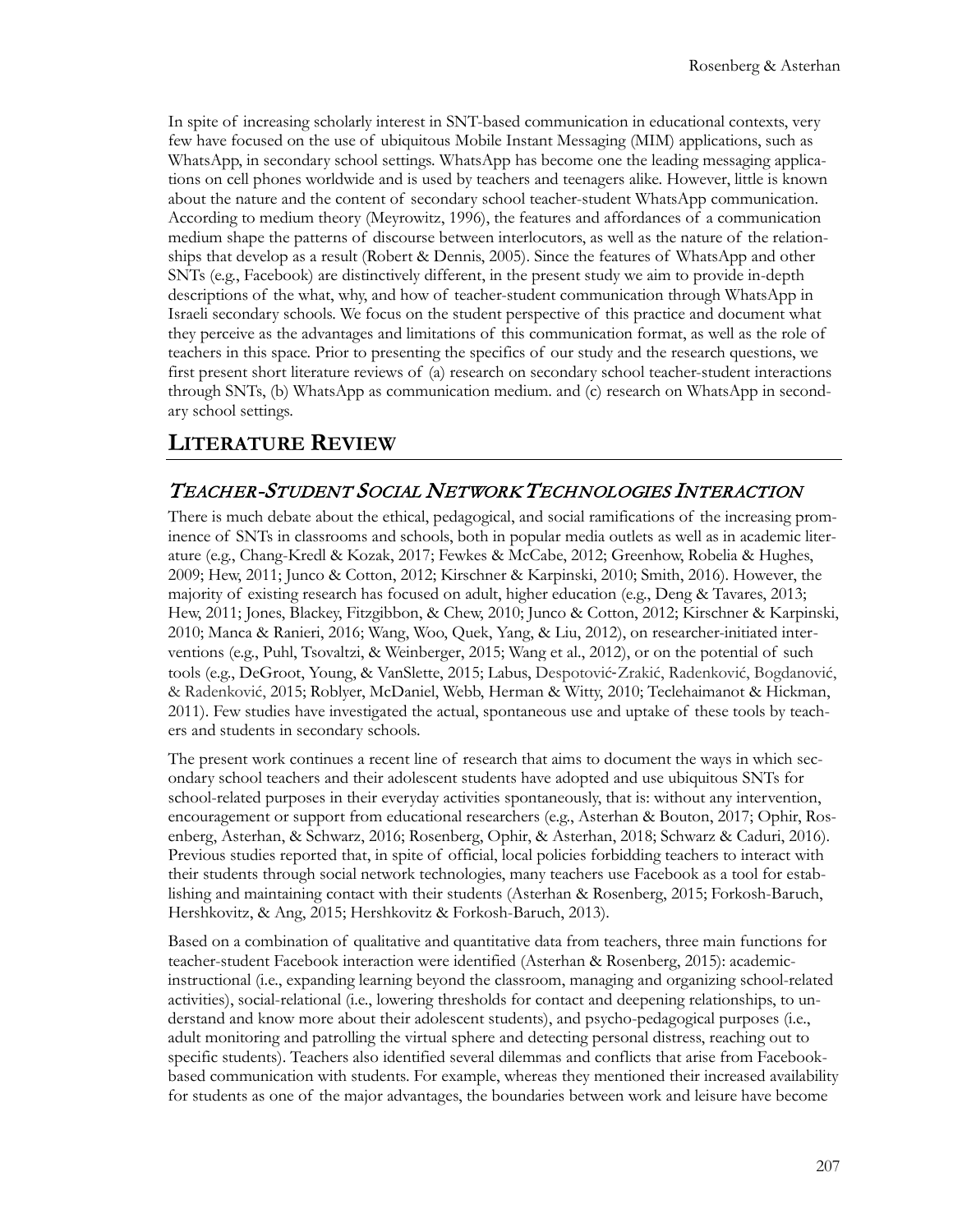more blurred as a result. Another dilemma concerns the desired extent of exposure to (and of) private, personal information in Facebook. Finally, they expressed concerns that the mere act of "befriending" a student and the informal interaction style common to Facebook may blur the distinction between the institutionalized roles and norms of behaviors of "teachers" and "students".

Teacher-student communication may not be limited to Facebook, however. Recent findings suggest that the popular instant messaging application WhatsApp plays a more prominent role in today's secondary schools: In a 2015 survey on a representative sample of Israeli teenagers (Rosenberg, 2016), the overall majority (86%) preferred WhatsApp over Facebook as a more convenient platform for school-related communication with classmates. Moreover, the majority of teenagers (75%) reported that teachers are members of at least one of their different WhatsApp groups. However, little is known about the nature of these interactions between teachers and student in WhatsApp groups. In the present study, we then extend the existing research on teacher-student communication on Facebook to the WhatsApp environment.

## WHATSAPP: FEATURES OF A COMMUNICATION MEDIUM

WhatsApp is a Mobile Instant Messaging (MIM) application made available to the public for the first time in 2009. Within several years, WhatsApp gained incredible popularity in many countries around the world. At the beginning of 2016, WhatsApp reported that one in every seven people on the globe uses the application (compared to 700 million users of Facebook Messenger). In Israel, around 93% of adults use the application, and the average number of WhatsApp messages teenagers receive stands at around 500 per day (Rosenberg, 2016).

WhatsApp enables one-on-one communication, as well as communication in closed, members-only groups. It facilitates interactive, multimedia discourse with quick exchanges of text, images, audio, and video on people's mobile phones. WhatsApp's popularity has been attributed to the fact that it imitates face-to-face communication best and to the sense of immediacy it affords, as messages synchronously flow between group members (Malka, Ariel, & Avidar, 2015). WhatsApp groups functions as "micro communities" (Karapanos, Teixeira & Gouveia, 2016) and establish a sense of community space, where informal communication takes place between the members of the closed group.

WhatsApp is used not only for exchanging information, but also for entertainment, and to keep in touch with friends and family (Malka, Ariel, & Avidar, 2015). Some (e.g., O'Hara, Massimi, Harper, Rubens, & Morris, 2014) view the motivation to use the application as stemming from its phatic function, that is, a desire to dwell with friends in an uninterrupted, open space of communication, even without exchanging important information. Finally, WhatsApp serves to establish and maintain one-on-one, personal relations, as well as maintain membership in social groups (Church & de Oliveira, 2013). However, some of the drawbacks that WhatsApp users have recognized are the normative expectations for immediate responses, the continuous connectivity, and the interruptions this may create (Karapanos, Teixeira, & Gouveia, 2016).

In contrast with Facebook, using WhatsApp does not require the creation of a personal profile page. Moreover, whereas Facebook friends have access to the users' personal profile information, his/her activities, friends lists, and even communication with others, this is not possible in WhatsApp (Sánchez-Moya & Cruz-Moya, 2015). Exposure to private and personal information has been cited as one of the main concerns for teacher-student communication through common commercial SNTs, such as Facebook (e.g., Hershkovitz & Forkosh-Baruch, 2013).

Calvo, Arbiol, and Iglesias (2014) compared the characteristics of 15 commercial CHAT tools and their potential for use as learning environments. They determined that WhatsApp is most suitable for learning- and study-related purposes (e.g., because enables group conversations, multimedia file sharing, easy access to conversation history, and is accessible for individuals with disabilities). Compared to popular SNTs such as Facebook messenger or Google Hangouts, WhatsApp's interface is easy and simple, an important condition for large scale uptake (e.g., Cheung, Hew, & Ng, 2008). The applica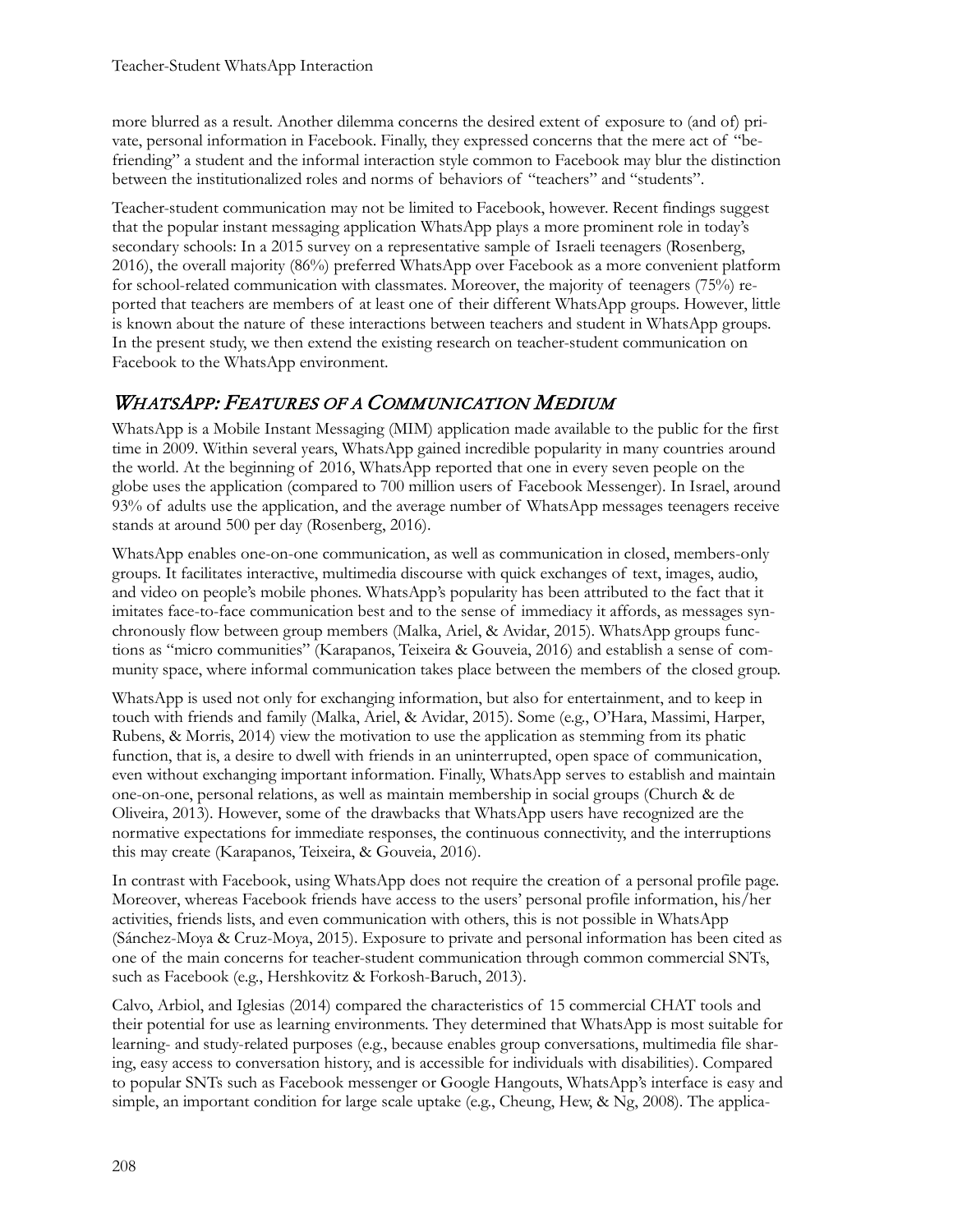tion allows for immediate synchronous communication and maximal mobility (as it is installed on mobile phones), and is highly accessible to the general populace, including teachers who may perceive themselves as technologically illiterate (Calvo et al., 2014).

#### WHATSAPP IN SECONDARY EDUCATION CLASSROOMS

Despite the existence of official LMSs in most schools and the popularity of other commercial SNTs such as Facebook, recent findings show that both teenagers (Asterhan & Bouton, 2017) and undergraduates (Bar-Tal & Asterhan, 2017) use WhatsApp intensively for peer-to-peer sharing of study materials, for help-seeking, and for coordination of collaborative study tasks.

As aforementioned, recent study findings indicate that (at least some) teachers take part in secondary school students' WhatsApp communication (Bouhnik & Deshen, 2014; Ophir et al., 2016; Rosenberg, 2016; Rosenberg et al., 2018). However, most of the studies that deal with students-teachers interaction through WhatsApp, focus mostly on college students' settings (e.g., Amry, 2014; Hrastinski, Edman, Andersson, Kawnine, & Soames, 2014; Tawiah, Nondzor, & Alhaji, 2014). The few studies that do focus on secondary school settings have discussed its instructional potential, such as using WhatsApp for evaluating student writing performance (Allagui, 2014), for improving their reading skills (Plana, Gimeno, & Appel, 2013), and for foreign language instruction (Heng & Ling, 2014).Very little is known about the extent, nature, and purposes of these practices, the limitations and affordances, the type of discourse and conflicts that develop in these spaces, and the extent to which it affects teacher-student interactions outside of WhatsApp (e.g., the social climate in class, the teacher's status, and teacher-student and student-student relations).

In a pioneering first study, Bouhnik and Deshen (2014) made a first step towards addressing these questions by interviewing twelve teachers. Teachers reported they used WhatsApp for organizational matters (e.g., sending reminders, managing the class), for creating a positive social atmosphere in and out of class, for facilitating student-student help-giving, for didactical purposes (e.g., sharing learning materials, increasing teachers' availability to students' learning-related questions), and to help enforce discipline. They also mentioned several shortcomings, however, some of which are specific to WhatsApp (e.g., message "flooding"), whereas others have also been reported with other social media platforms (e.g., encroaching on free time, student expectations regarding teacher availability, inappropriate language use (Asterhan & Rosenberg, 2015).

In order to construct a comprehensive picture of the phenomenon, its nature and its meaning, the present study seeks to complement these first findings by focusing on the adolescent student perspective. Previous research on Facebook-based communication have revealed discrepancies between the manner in which secondary school students and teachers perceive this interaction, its efficacy, and its ramifications (Hershkovitz & Forkosh-Baruch, 2013). Furthermore, we believe that the phenomenon of joint teacher-student WhatsApp groups can only be fully understood as part of the entire repertoire of teenage WhatsApp-based communication, and especially in comparison to so-called 'parallel WhatsApp classroom groups', that do not include teachers and which teachers may not be aware of.

#### THE PRESENT STUDY

The main goal of the current study is to provide further insight into secondary school teacherstudent WhatsApp group interactions. Our methodology is qualitative and specifically focuses on the students' perspective, while combining data from open-ended questionnaires, interviews, and focus groups discussions. Our research questions are as follows:

(1) For what purposes are the joint teacher-student WhatsApp classroom groups used, and what is the content of communications within these groups?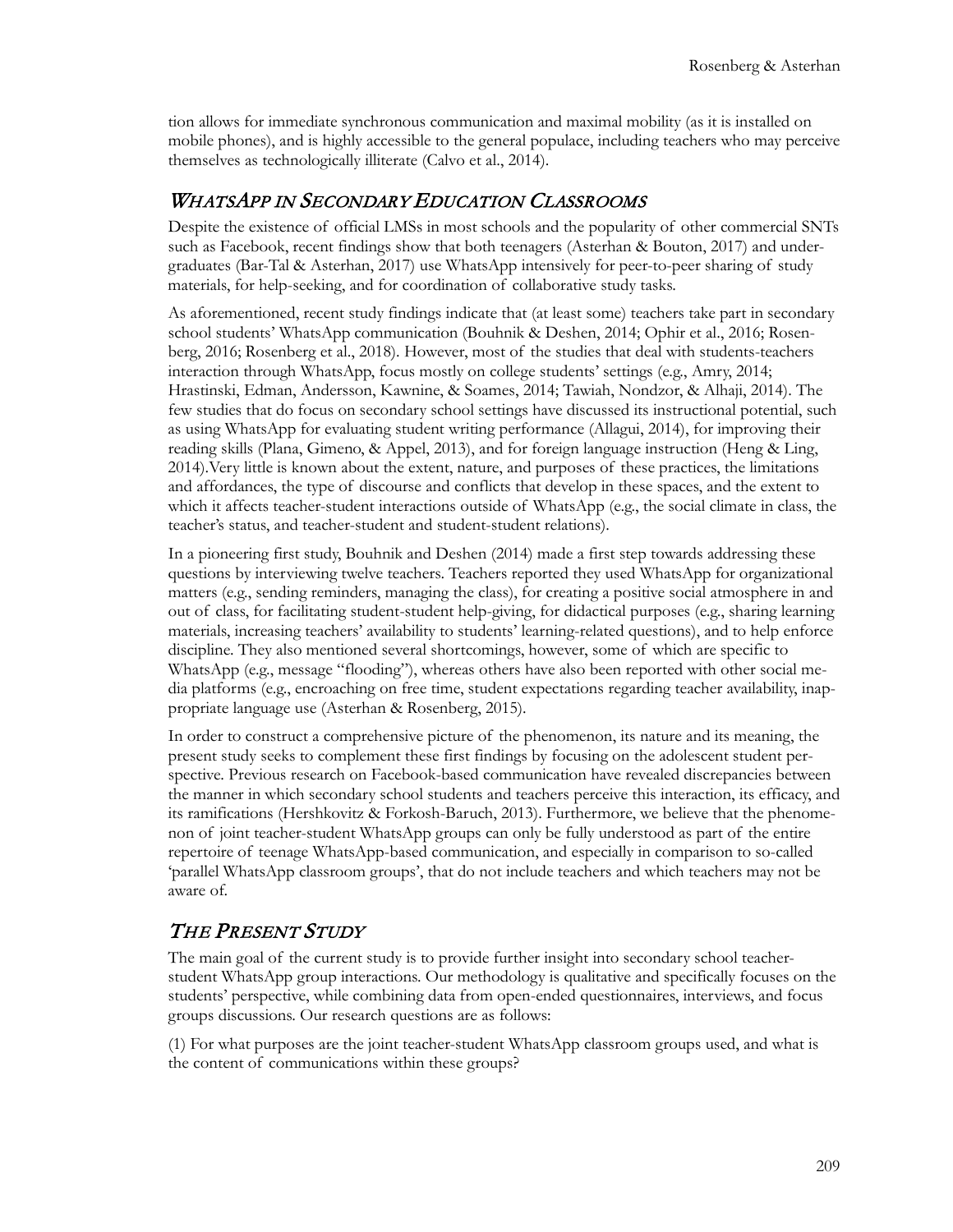(2) What are students' evaluations of the functions and efficacy of WhatsApp contact with their teachers?

(3) How do the social dynamics in these groups align with the social dynamics in the classroom? Are they similar or different?

(4) What is the role of the teacher in these groups, and what are the ramifications of the online relationship with the teacher for the teachers' status within the group and in the 'real' world?

(5) What is the position of the joint teacher-student WhatsApp groups within the entirety of 'neighboring' school-related WhatsApp groups that students are members of?

# **METHOD**

#### **PARTICIPANTS**

The research sample comprised of 88 Israeli, Hebrew-speaking secondary school students between 13 to 18 years old ( $M = 15.7$ , 51% female). (In Israel, secondary school is from age 12 to 18.) Participants were recruited via a snowball sampling strategy. The final sample included participants from 20 different Hebrew-speaking secondary schools in all, from both central and peripheral areas. Thirteen schools were regular public schools, 6 more were religious public schools, and 1 was an anthroposophical semi-private school. All students were members of at least one joint teacher-student WhatsApp class group.

## DATA COLLECTION PROCEDURE

The study employed a qualitative methodology, involving a variety of data gathering tools (Fontana & Frey, 2000): questionnaires with open-ended questions, in-depth interviews, and focus groups. The snowball recruiting strategy as initiated through requests to undergraduates of Education and of Communication majors, who were asked to approach acquaintances. Each subject participated in only one of the different data collection procedures.

In stage 1, short questionnaires with open-ended questions were distributed. The questions inquired about the scope and nature of the phenomenon, the contents of communications within the groups, and the dynamics among the students and between the students and the teacher. The 38 collected questionnaires were anonymous, yet responders were requested to denote their age, gender, and the type of school they attend (public, religious public or private school, etc.). After analyzing the responses, we felt that they were informative, yet too brief to provide an in-depth insight into the workings of the phenomenon.

In stage 2, we collected additional data through in-depth, one-on-one interviews and through focus groups. These data collection strategies are especially suitable for research focusing on teenagers (e.g., boyd, 2014). These data were gathered in three formats:

(a) In-depth, face-to-face (F2F), semi-structured interviews with 12 students, spanning between 40 - 90 minutes each, and including a variety of questions derived from an analysis of the responses to the questionnaires (e.g., the advantages and disadvantages of contact with the teacher on WhatsApp groups or personal WhatsApp conversations; the participants' evaluation of WhatsApp class-group, and his perception of the impact on the relationship with the teachers).

(b) Focus groups (in-depth F2F group interviews) of 3-6 students each, and 30 students in total, distributed over 8 separate groups. These focus groups were a particularly fertile ground for discourse, discussions, and differences of opinions among the youth, and brought forth voices and views that did not come through in the individual interviews.

(c) WhatsApp focus groups. Due to our desire to reach the widest sample possible, both demographically and geographically, and due to the difficulty in coordinating F2F focus groups, we conducted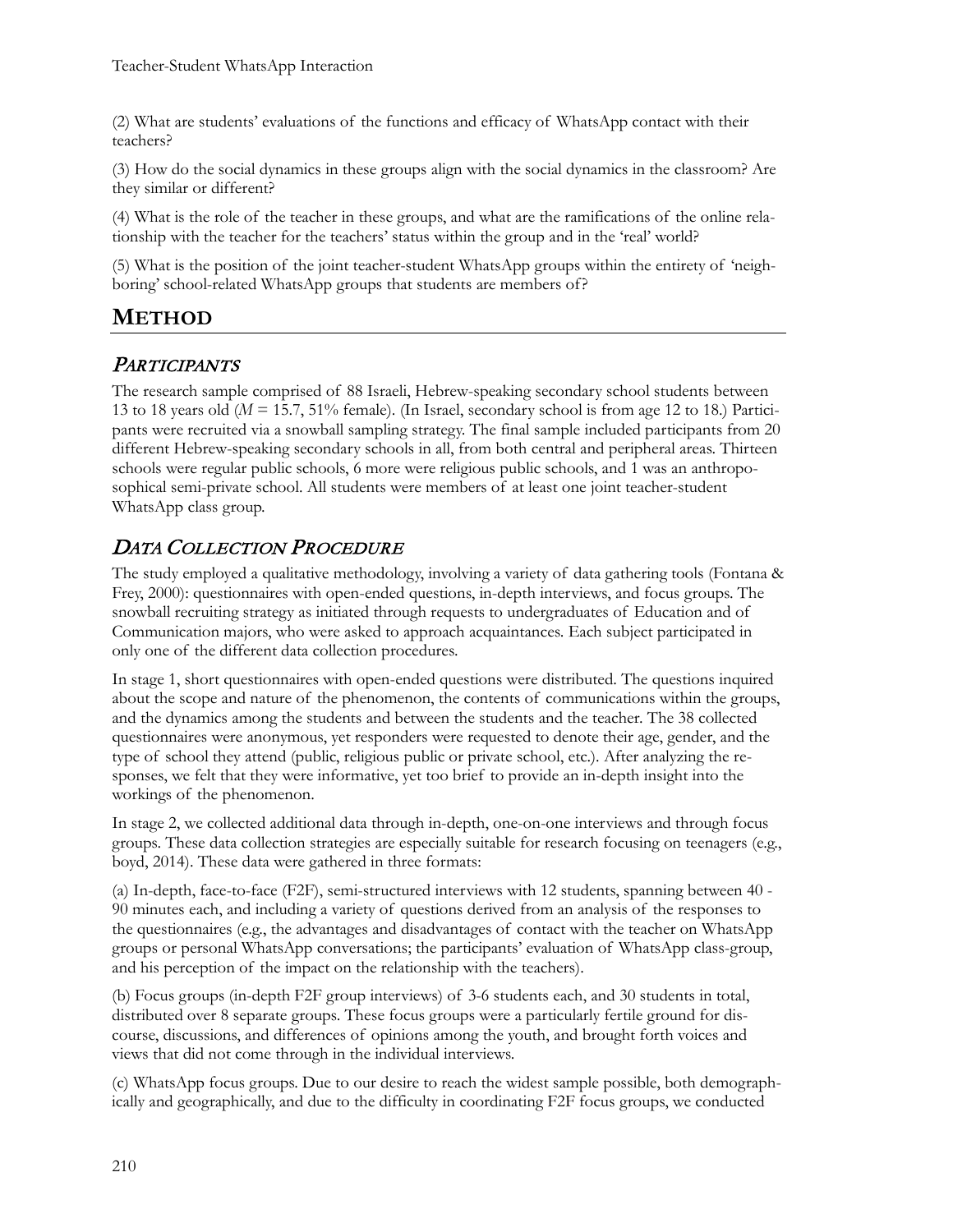two more focus group discussions via WhatsApp. For this purpose, we approached several teenagers (whom we were referred to through previous participants) and opened two WhatsApp group especially for this purpose. After setting up the appropriate time, we posed the same set of questions, only this time through the WhatsApp group, and conducted the discussion there. The groups were closed when the focus group discussions came to an end.

#### ANALYSIS

All individual and group interviews were recorded and transcribed in full. The WhatsApp discussion logs were copied as is, including emoticons and special characters typical of this communication channel. All data (from questionnaires, interviews, and focus groups) were analyzed by the thematic analysis method (Berger, 2000), in order to identify and map major themes arising from the data according to the aforementioned research questions (Gaskell, 2000). The bottom-up categorization process (Strauss & Corbin, 1990) comprised of the four stages proposed by Marshall and Rossman (2014): (a) organization of research material; (b) creation of categories; (c) examination of possible preliminary assumptions; and (d) search for alternative explanations.

| Table 1. Research participants by data collection method |      |        |       |  |
|----------------------------------------------------------|------|--------|-------|--|
| Data collection method                                   | Male | Female | Total |  |
| Questionnaires                                           | 22   |        | 38    |  |
| Interviews                                               |      |        | 12    |  |
| Focus Groups (F2F)                                       | 12   | 18     | 30    |  |
| Focus Groups (WhatsApp)                                  |      |        |       |  |
| Total                                                    |      |        | 88    |  |

## **FINDINGS**

The presentation of the findings is organized in five separate sections, based on the emerging themes of interview data analysis and relating to the research questions (in parenthesis): (1) The purposes of joint teacher-student WhatsApp classroom groups (RQ1); (2) the advantages and disadvantages of WhatsApp group communication in these settings (RQ2); (3) the effect of these groups on teacherstudent relations (RQ3); (4) a comparison between the social dynamics in WhatsApp groups and face-to-face interactions (RQ4); and (5) the sans-teacher classroom groups (RQ5).

Student quotes are presented verbatim, translated from modern Hebrew. We specifically mention gender and age for each quote, as well as a made-up name for each interview or focus group participant. We also specifically indicate when a quote was from a face-to-face or from a WhatsApp focus group. Therefore, when a quote only includes information about gender and age it is from the questionnaire data set, and when it in addition includes a name it is from the interview protocol data set. Only when relevant, the type of school the quoted participant attended is mentioned.

#### **Purposes and uses of classroom WhatsApp groups**

All research participants, without exception, stated that they are members of more than one joint teacher-student WhatsApp, typically one group for their entire class and its homeroom teacher, and additional groups with different compositions of students and teachers of specific topics, study tracks, and so on. It seems that the use of WhatsApp groups is so well-integrated into the everyday fabric of secondary schools that in many cases it is the teacher who initiates the joint teacher-student group. Some even refer to this channel as the 'official' method to get in touch with teachers:

*At our school, the teachers give us their mobile number at the beginning of the schoolyear so that we can send them pictures of a specific question and such. Some teachers explicitly tell us that they will respond primarily via WhatsApp.* (Itay, M, 15, F2F focus group)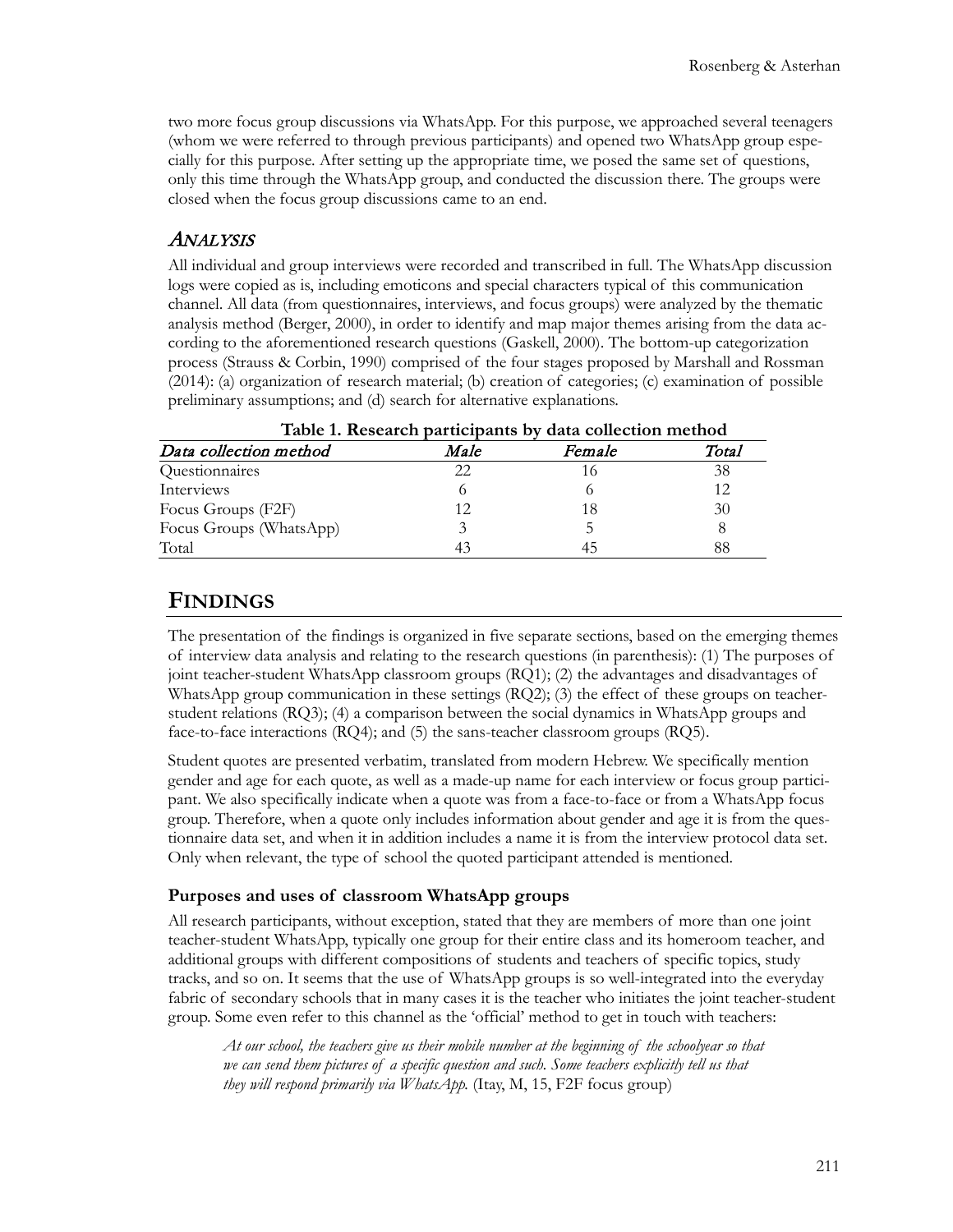The students' reports indicate that the joint teacher-student groups on WhatsApp serve a variety of purposes: organizational, instructional, and educational-disciplinary. First and foremost, teachers use this communication channel to send organizational messages, updating students about the school's ongoing activities, special events, and such*.* WhatsApp is also used by the teachers as a 'supporting' channel to direct students to the school's official LMS. Even though teachers are required to communicate and send updates, instructions, and assignment through the LMSs, students rarely check in on these systems. They are, however, ubiquitously available on WhatsApp: "*Sometimes the teachers even write us that they've uploaded things to the Mashov system* [the school's official LMS], *so that we can't say we weren't notified about it*" (Abigail, F, 16, F2F focus group).

In addition to such organizational purposes, WhatsApp classroom groups are also used for instructional purposes, both by the teachers' initiatives, as well as by the students'. Many students additionally indicated that the WhatsApp group enables them to turn to their peers for help to upload homework and tasks, share answers and solutions, and consult with one another ("*In mathematics, we upload exercises to the WhatsApp group and share solutions with one another, and sometimes the teacher also replies to us with answers*" (Yoni, M, 16).

Finally, students mention that some teachers also use WhatsApp to enforce discipline and to attempt to expand their options to control their students' behavior, even from a distance. According to their descriptions, homeroom teachers use WhatsApp to reprimand students following information they received about their misbehavior in one of the other teachers' classes, and for sending messages aimed at forcing attendance in cases where there is concern for absenteeism*.* Even though some of the interviewees specified that these WhatsApp groups also have a social function, in most cases, the main forum for interaction of the explicitly social type occur in the parallel, *sans teacher* WhatsApp class groups (see in "The Parallel Groups" section below).

## WHY WHATSAPP? ADVANTAGES AND LIMITATIONS

Figure 1 highlights the advantages and limitations of WhatsApp.



**Figure 1. Advantages and limitations of student-teacher communication on WhatsApp**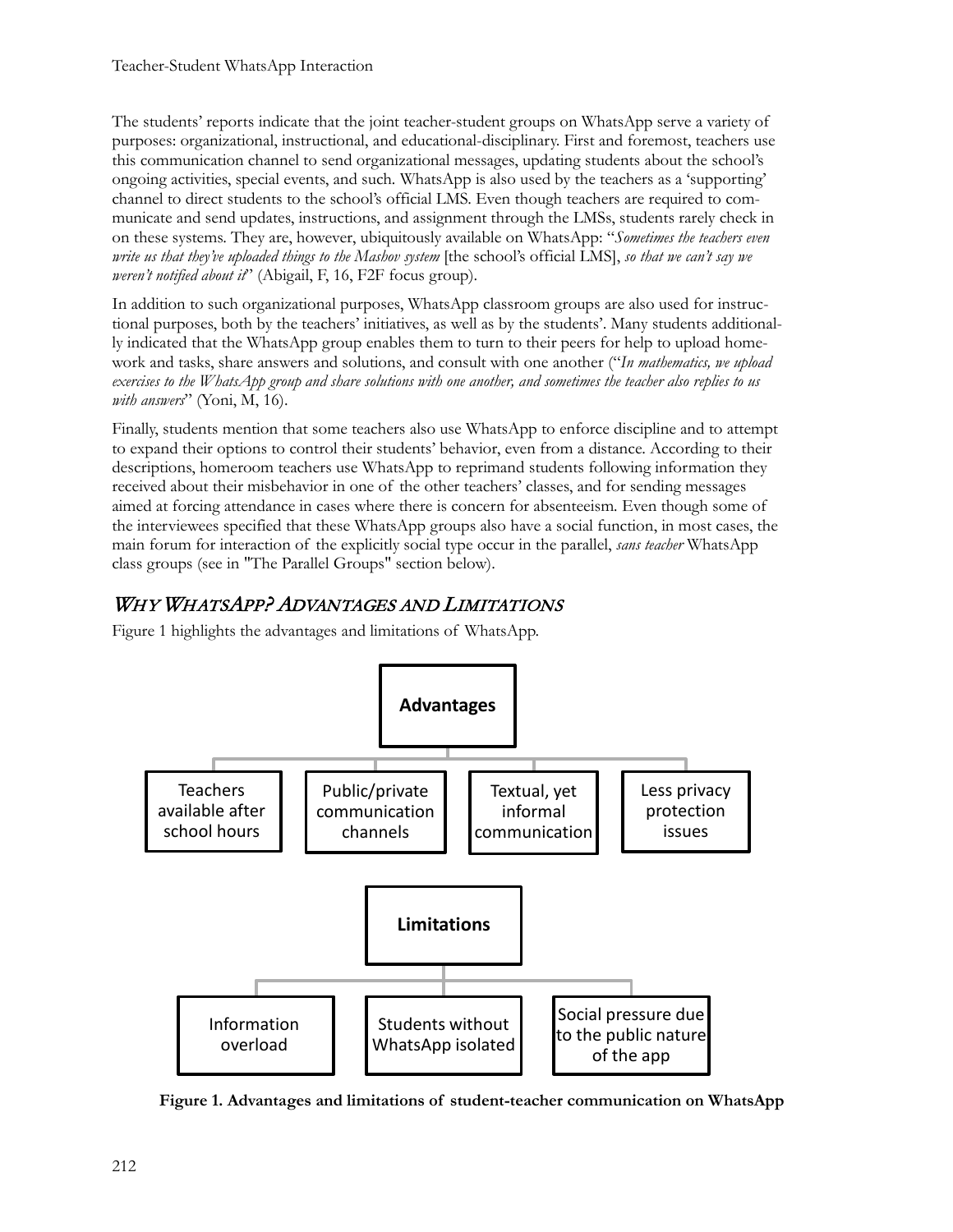#### **The advantages of student-teacher communication on WhatsApp**

Students list many advantages of using the WhatsApp class group as a channel for communication between them and the teacher. We shortly discuss each of them, accompanied with appropriate quotes.

First, WhatsApp enables teachers to be highly available to their students' questions and requests:

*Sometimes we come to the teacher and we tell her that we'd like to talk to her, so she says that right now she's doing a lot of things, and then we have to come up to her again and again and again, and then you feel like a pest, because she'll forget you and she's also busy, so you just feel bad. But on WhatsApp, you can write to her that you want to talk to her, and she'll open up her diary and schedule [a meeting] with you at a time that's right for her.* (Miri, F, 17, F2F focus group)

This increased availability also extends to after school hours, weekends, holidays, and even during emergencies, such as terror or rocket attacks, as is evident in the following quote:

*During the terror attacks and the abductions, it was good that she [the teacher] was available. Straight up, she sent us a message on WhatsApp saying that everyone that needs to talk or is afraid is welcome to her home for coffee and cake to talk about it, and those who live too far away from her are welcome to call her on the phone or text her on WhatsApp.* (Dasi, F, 16, WhatsApp focus group)

A second advantage mentioned by the students concerns the public nature of the WhatsApp class groups, as it enables the entire group to learn from answers given to a particular student who asked a question.

Many of the students indicate that they also use the private channel to send their teachers personal messages, such as questions or requests for help with a variety of issues. Yet, it seems that the public mode of communication enables students not only to address the group, but also facilitates students' reaching out to their teachers:

Interviewer: *Would it be easier for you to ask the teacher things in the private channel or in the group?*

Yarden (F, 16, F2F focus group): *For sure in the group. In private, I don't talk to her at all.*

In this sense, the WhatsApp groups serve as a tool that enables "avoidant communication" (Pierce, 2009). A message to the teacher in the WhatsApp group is not necessarily perceived as coming from an individual student (as it would be, if done via private message), but rather as a collective message from the entire group. Thus, the group forum is used by students to raise issues that would not be raised face-to-face or even via private message on WhatsApp; it allows them to 'hide' within the group.

Another characteristic of WhatsApp has to do with the written format of the communication and the technological mediation of the channel. Unlike voice conversations, written messages can be an asynchronous, informal channel of communication that allows for "visual anonymity" and "vocal anonymity" (Reid & Reid, 2004). Textual communication channels are characterized by lower exposure, mitigation of psychological barriers stemming from feelings of shame (for certain people or in certain situations), and high level of flexibility (Pierce, 2009). The combination represented by a written format that is asynchronous, yet has a personal tone, allows for contact and intimacy, but also for maintaining a sense of distance required for self-presentation (O'Connell, 2010) and less restraint (Cho & Hung, 2011).

These qualities play a part in many contexts where students opt to use WhatsApp to approach their teachers. For example, WhatsApp is the channel of choice for shy or introverted students, who pre-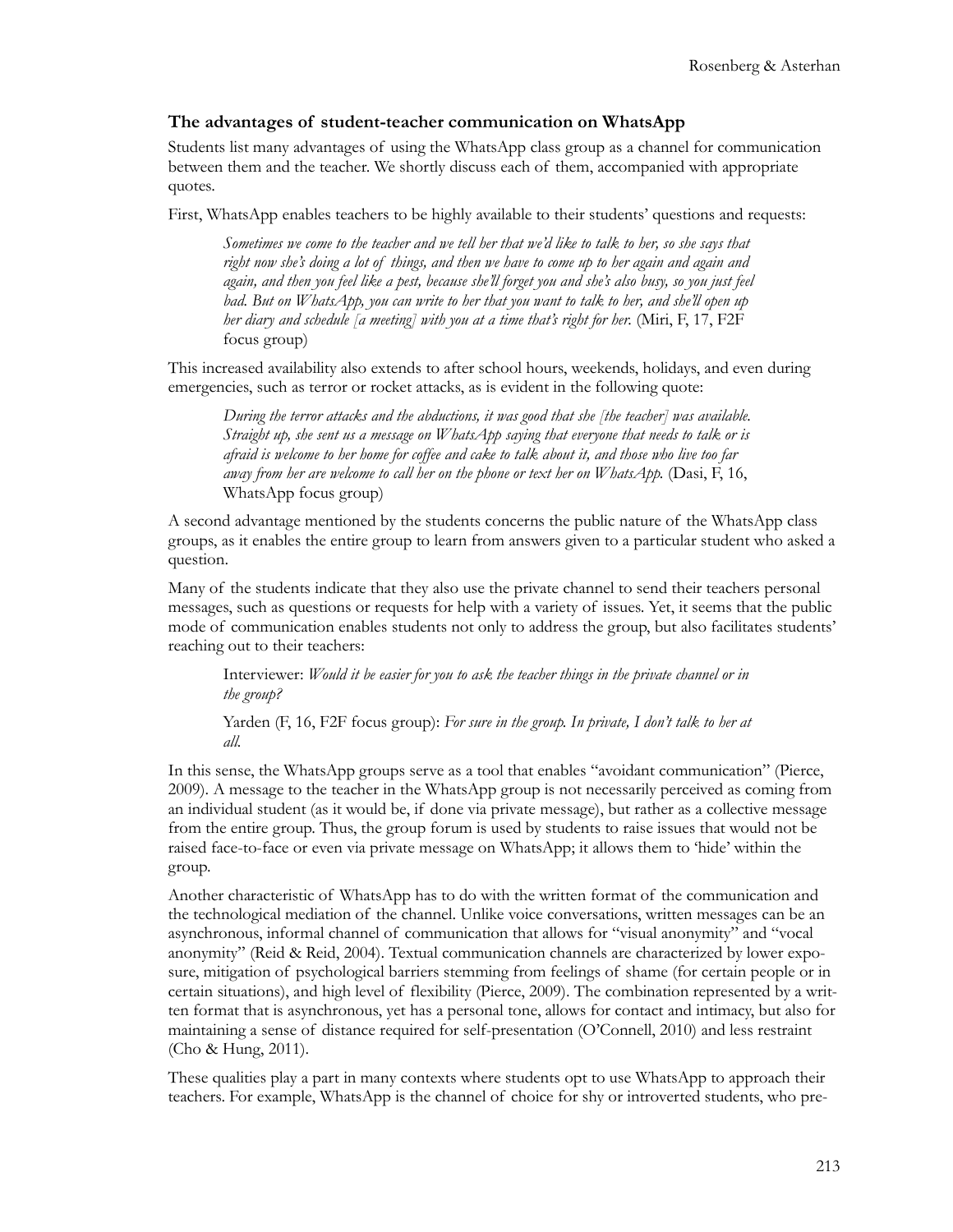fer the textual interface. However, it seems that other students also benefit from this characteristic of WhatsApp:

Shiran (F, 15, F2F focus group): *In face to face conversation the teacher takes things much more seriously, and on WhatsApp it's easier to open up and write things straight up.*

Ella (F, 16, WhatsApp focus group): *For me it's generally easier to express myself on WhatsApp, with all the emoticons, etc. :), I don't like so much to talk to teachers face to face.*

Yaniv (M, 13, F2F focus group): *Sometimes there are things said on WhatsApp that we don't say in front of the teacher in class, like about the difficulty of the homework and the motivation to come to school.*

Oshrat (F, 13): Let's say you're sucking up, and I don't want to tell the teacher that face-to*face, because it's harder, so I write it to her on WhatsApp, and it's easier.*

Another important aspect of communication via WhatsApp for the students has to do with the issue of privacy. The vast majority of students reported that Facebook is rarely used nowadays for communication with teachers, due to privacy concerns:

*On Facebook, you can see all kinds of things about me and especially about the teacher, and these are things that really kinda have to do with the personal life that neither I nor she would like us to see, and on WhatsApp all you can see is the profile picture.* (Hodaya, F, 17, WhatsApp focus group)

#### **The limitations of student-teacher communication on WhatsApp**

Students also reported several challenges stemming from using WhatsApp for student-teacher communication. A first major challenge has to do with the information overload created by the constant streams of messages that is characteristic of group communication on WhatsApp. Our data show that students are aware of the message overload teachers experience (Bouhnik & Deshden, 2014), and some of them even try to limit their correspondence within the group:

*At first, we added the teacher to the group (…), so I told her, 'Teacher, we don't go on and on, don't worry! So she told me, 'OK, but if it gets too much for me, I'm out of there.'* (Yarden, F, 16, F2F focus group)

Participating students also described how it bothers and interferes with their own functioning, even causing students to leave the WhatsApp class groups in some cases. Surprisingly, some students blamed particular teachers for this overload, when they became too enthusiastic about it and failed to understand the "rules" for WhatsApp group communication: "*Last year, the teacher would go on and on all the time, in a bad way… She was so annoying*" (Eli, M, 16, WhatsApp focus group).

A second limitation of using WhatsApp for teacher-student communication concerns the fact that, despite the application's immense popularity in Israel, there are at least a few students in perhaps every class, who do not have WhatsApp user accounts. In cases where WhatsApp class groups are the main platform for teacher-student communication this causes such students to miss out on potentially important information. Participating adolescents did mention that class peers make an effort to update the WhatsApp-less students, but "[they] *don't always remember to keep them up-to-date about every development and change in class*," and so the non-users still feel "*out of the loop*", and with time, "*the gap grows and they miss more, which creates tension*" (Ben, M, 17).

Another limitation has to do with social pressure due to the public nature of WhatsApp group communication. Whereas this has also been mentioned as an advantage in other cases (as mention earlier), when a personal request is made by one (or more) specific members to one (or more) specific member(s) within the group sphere, this may be experienced as an exertion of peer pressure to conform. A public request for help to an identified person *obligates* this person to respond, even if he/she wishes not to. Moreover, the application enables each user to check which group members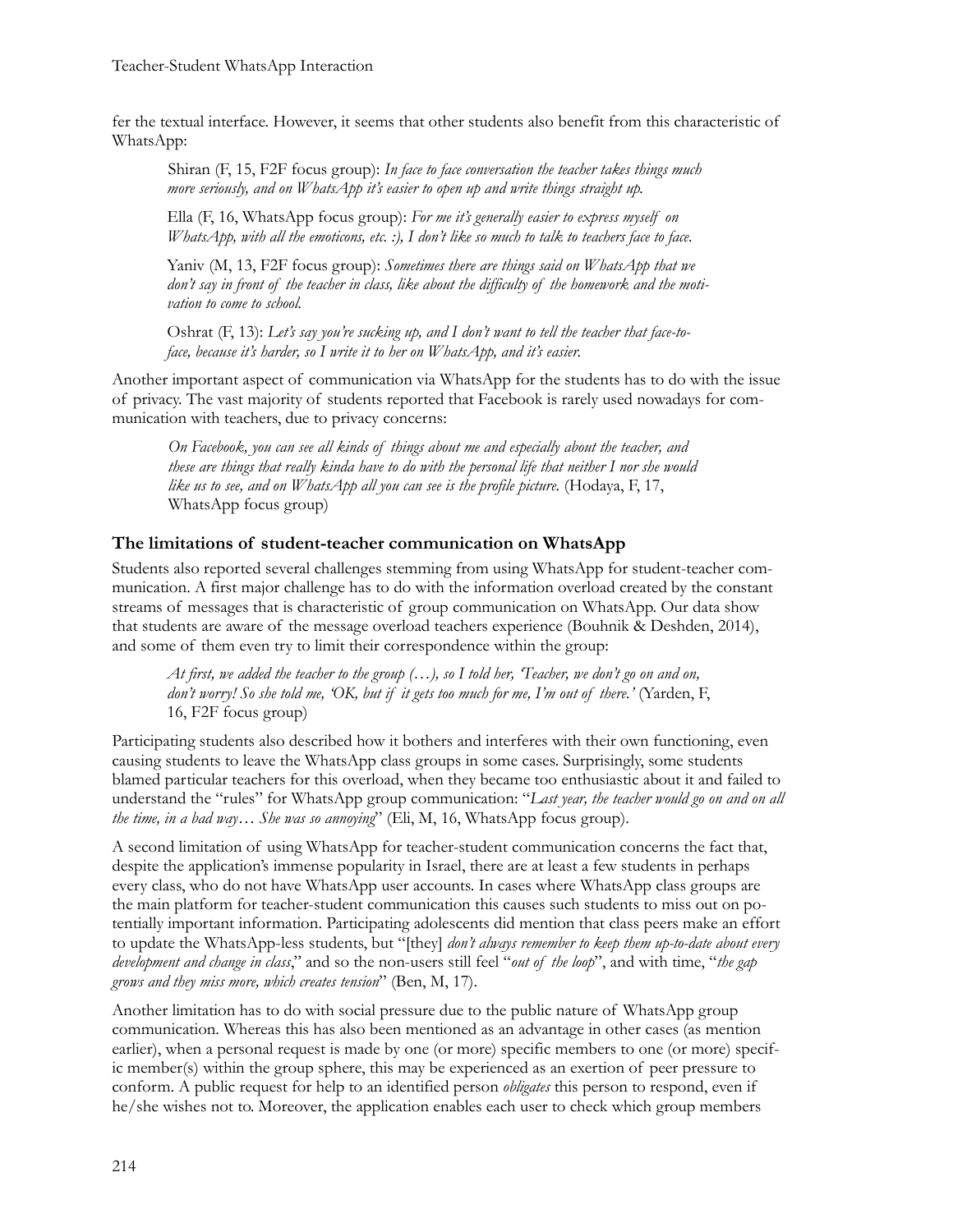have seen his or her sent message, which reduces the other users' perceived freedom to choose whether or not to respond with help:

*I just left the mathematics [WhatsApp] group because there is someone annoying there that keeps asking for help, and I couldn't help her. And she pesters all the time, complains all the time. And then in class, when she told the teacher "I couldn't do it, I couldn't do it", so he tells her "Ask your friends for help, you have a group on WhatsApp!", and so she tells him, "I wrote to the group for help", and looks at me and says, "I saw that you read my message".*  (Galit, F, 17, F2F focus group)

Despite the advantages of the mediated communication format mentioned in the previous section, students also realize that it is no substitute for face-to-face conversation. According to them, WhatsApp is unsuitable for situations in which honesty or special understanding from the teacher are required. It is also less suitable for purposes of persuasion ("*If I want the teacher to raise my grade, LOL that usually works face-to-face*", F, 17).

#### TEACHER-STUDENT INTERACTION IN THE CLASSROOM AND IN WHATSAPP **GROUPS**

Based on the data collected, we found varied and even contradicting answers to the question of whether this type of communication affects teacher-student interaction dynamics outside of WhatsApp. On the one hand, many students reported that it makes them feel closer to their teacher. They provided several reasons, such as the frequently mentioned playful discourse style and the informal content characteristic of WhatsApp communication ("*The teachers upload jokes and stuff like that and a student can also see the teacher as a different type of figure, not just someone serious and tough*." Reuven, M, 17, WhatsApp focus group).

Others attributed this effect to the time teachers spend communicating with them outside of official school hours: "*[S]he's going home and still has room for us, to answer our questions, to read our silly nonsense. There is a matter of connection here*" (Ayelet, F, 13). They also mentioned the fact that teachers are exposed to students' personal, informal aspects of their lives: "*There is less distance than in class, because sometimes there are things that aren't related to school that girls upload, and the teacher responds to, and then we discover that she likes the same things we do, and it gives [us] a good feeling*" (Ayelet, F, 13).

Nevertheless, it should be noted that in some cases, students qualified their statements to indicate that this increased sense of closeness is limited to the WhatsApp group sphere. In class, the teacherstudent relationship retains its routine, more distant nature: "*In the [WhatsApp] group, the teacher talks like [she's] a friend, but in class she's more like a teacher. On WhatsApp she's funny, adds emoticons, and in class she's more like a teacher, tougher.*" (Tal, F, 14, F2F focus group)

On the other hand, other students claim that in their case, the teacher's behavior in the WhatsApp group mirrors his/her character and typical conduct in class. That is, groups with teachers who are more "easy-going" are run in a more informal manner, while the groups with teachers who are more strict have a more distant, matter-of-fact manner:

Some teachers are strict, and some go with the flow. The mathematics teacher is super tough, but *the English teacher - with him it's very good, there are jokes and also things that aren't related to the lessons. So in the English class WhatsApp group we tell jokes, and in the mathematics class, WhatsApp group that will not happen.* (Daniel, M, 14)

Moreover, when students detect a gap between the teacher's behavioral style in class and his/her behavior in WhatsApp, it is not regarded positively, and even met with suspicion. "*Sometimes the teacher wants to sound cool or young and it just makes her look weird, or we just don't understand what she means to say*" (Galit, F, 17, F2F focus group).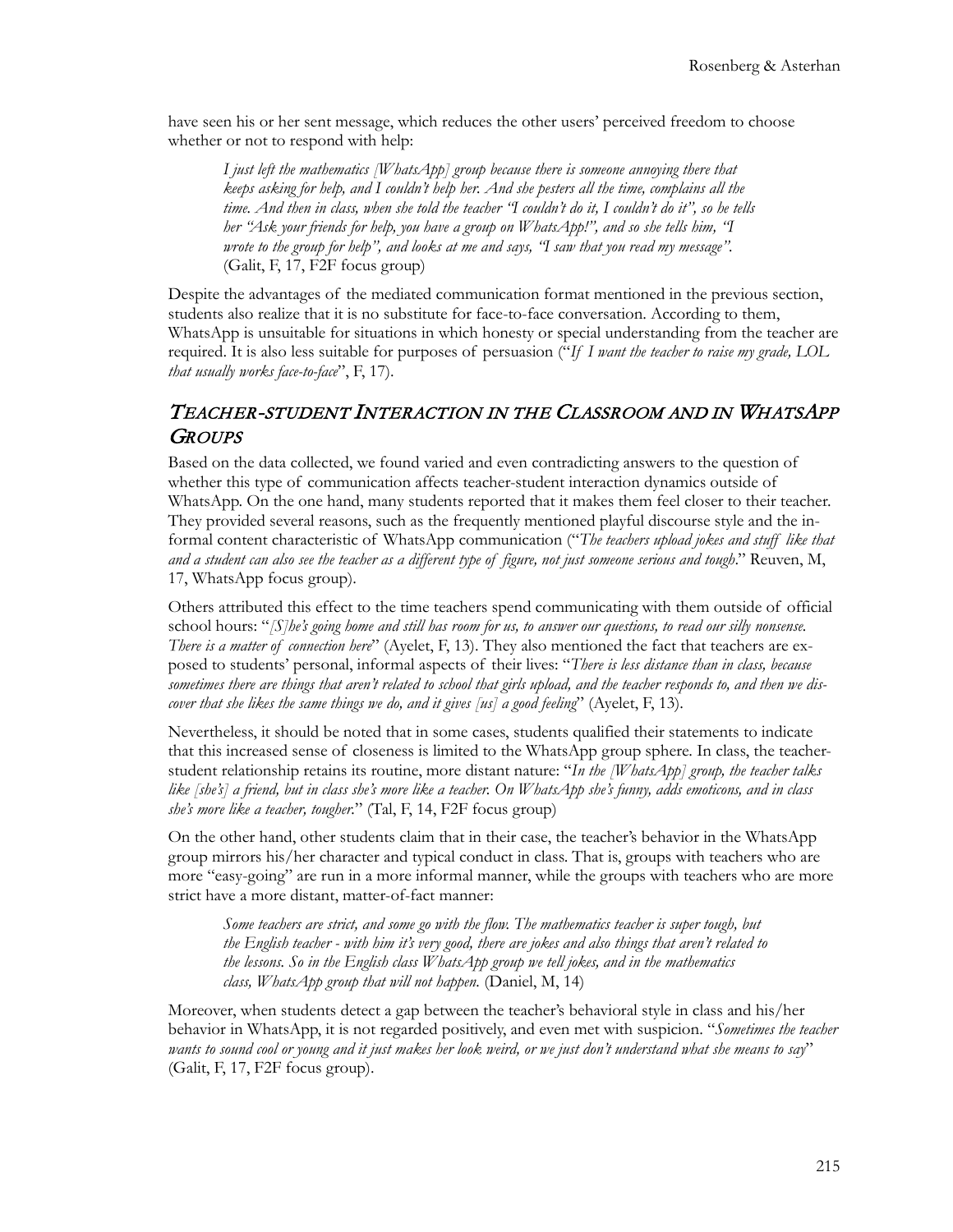In an attempt to understand the dynamics of the teacher-student relationship on WhatsApp, students were asked whether there are any rules or boundaries that apply to the joint teacher-student groups. Most of them appeared to be aware of such rules of conduct and in some cases, these were  $\geq x$  laid out by the teacher:

*When the group was established, the teacher told us in advance that it was only for learning purposes, and that she only responds after 10pm.* (Daniel, M, 14)

The findings included numerous and various examples of norm violations, such as fighting among students, coarse language, uploading offensive pictures, and more. Teachers intervened either in the WhatsApp group itself or by taking it offline. In some extreme cases, teachers banned students from the group, or even left him/herself, out of protest:

*There was a group with a certain teacher, [in which] she got insulted by us and left the group. Girls took out their frustrations on her, and wrote these things to her, nothing really horrible of course, but still it hurt her, because that was the way some girls in class talked to her and, like, "reprimanded" her.* (Hodaya, F, 17, WhatsApp focus group)

In comparison to classroom settings, however, teachers tend to ignore such violations more often: "*In our joint WhatsApp group, the teacher doesn't interfere, and girls speak freely, there are even girls that curse, but the teacher ignores it*" (Maayan, F, 17, F2F focus group). This practice can be explained as an attempt to allow the students to have a discussion space in which they can express themselves more freely and regulate these norm violations themselves.

Teacher violations of norms for proper conduct were also mentioned, both with regard to the time as well as the content of communication (e.g., comments on what is the best type of tobacco for a hookah pipe). Some students mentioned that teachers were found to send messages late at night and even during lessons.

# PEER GROUP DYNAMICS IN THE CLASSROOM AND ON WHATSAPP

Many of the students indicated that the social dynamics and interaction patterns in class are typically mirrored on WhatsApp:

*Usually, the girls that already talk in class as it is and they are prominent ones in class, they're the ones who'll send more messages and will be more active in the [WhatsApp] group. Someone who's not active in class, will also be less active in the [WhatsApp] group.*  $(F, 15)$ 

The WhatsApp class group might have an important social role when it comes to certain specific students, however:

*Some girls are in general less socially active, so they just have the [WhatsApp] group with the class, so all the things they want to say, things I would say in any other WhatsApp group when I'm just feeling bored, they will write it in the class group, even though it's unrelated to school.*  (Galit, F, 17, F2F focus group)

According to Galit's description, which was similar to those of other participating students, the WhatsApp class group has a more important role for the less popular students. Most students conduct online social interactions with their peers in a variety of sans-teacher parallel groups. For them, the 'official' class group's role is narrowed down to its purpose as a space for learning. This may be different for students in the social periphery, who are more socially isolated and often do not have entry to those informal, peer-to-peer WhatsApp groups. The official teacher-student classroom group might serve as their only social outlet in the virtual realm, where their peers are, in a certain sense, compelled to listen to them. Thus, the WhatsApp class group may be viewed as a 'replication' of the classroom space during lessons, where all members are required to be present within a certain (real or virtual) space and obligated to behave in a manner that reflects mutual respect and reciprocation.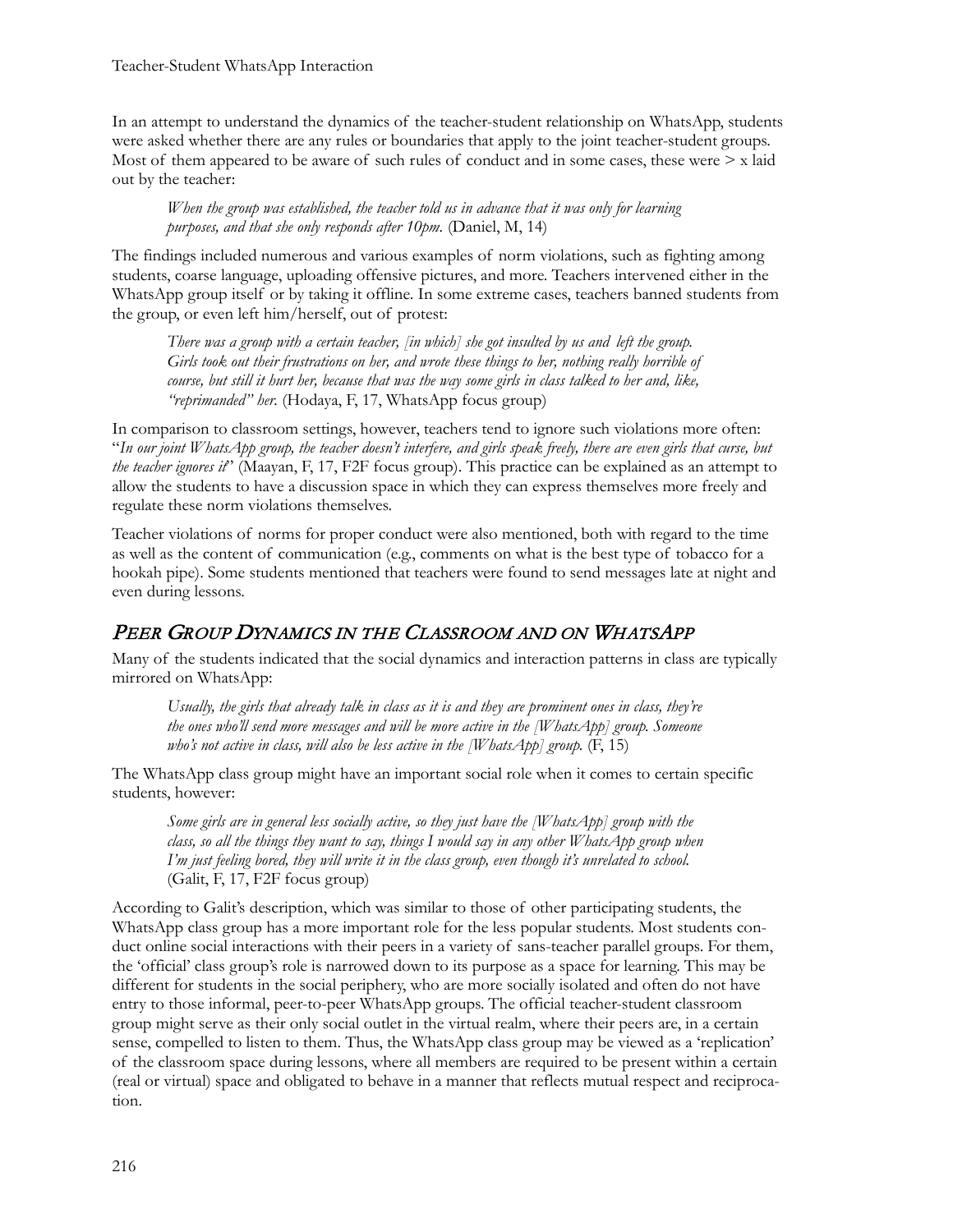#### THE "PARALLEL GROUPS": THE SANS-TEACHER WHATSAPP CLASS **GROUPS**

In addition to the 'official' WhatsApp class groups, all participants acknowledge the existence of active "parallel groups", which comprise (subsets of) the students in the class, but not the teacher. These sans-teacher groups, which in many cases are usually much more active than the 'official' WhatsApp class group channel of communication, serve a variety of social purposes, such as organizing student-only activities, expressing class folklore such as inside jokes, gossip, and critique about teachers, and exchanging 'behind the scenes' information:

*In the group without the homeroom teacher, there are putdowns about teachers, and then [we] hear what goes on in the other classes' lessons and we learn new things about all kinds of teachers. Like a teacher who just yells or gives punishments for no reason, or what an exam will be like.* (F, 14)

Another use of the sans-teacher WhatsApp class groups is to take some of the load off the 'official', joint teacher-student group. The students describe a 'movement' or a 'flow' of discussions from the group of which the teacher is also a member to the parallel sans-teacher group "*to take the load off the teacher, who is flooded with messages*" (F, 13).

However, for the most part, students use these groups for social purposes: "*to coordinate with the guys when to go out [together], to talk about sports and stuff like that, and sometimes discussions also arise about more personal topics*" (Amir, M, 17, F2F focus group). Sometimes, the occurrences in the sans-teacher group accompany those of the 'official' class group, as many discussions in the sans-teacher group run in parallel and with reference to the discussions in the 'official' class group. The students interpret, criticize, and sometimes even mock the contents of messages from the joint teacher-student class group, often concurrently with the discussions taking place in that group.

Discourse in the sans-teacher groups is characterized by a sense of freedom, openness, lack of supervision, and sometimes even norm breaking. The interviewees listed many examples of offensive conduct towards students and teachers that take place in such groups: "*In the [sans-teacher] group, there are messages like, what's up, you piece of scum [sic], and various suchlike. Sometimes also ugly and immodest pictures and even offensive ones [are uploaded], and sometimes even abuse of kids from the class.*" (M, 15)

Interestingly, students' differential views of the functions and nature of the 'official' and 'unofficial' group spaces are reflected in their respective group names. For the most part, the joint studentteacher groups are given a serious, informative name, which sometime contains the teacher's name, such as "The cool 10th grade", "11th [grade] Hila", and "Daniella's Angels". The parallel, sansteacher groups, on the other hand, have names that reflect peer culture, often combined with sarcasm, self-humor and/or negative undertones: "Special needs 12th grade", "Support group", "Sodom and Gomorrah", "To be or not to be…stupid", and so forth.

What is the teachers' place in relation to the sans-teacher class groups? It appears that, in many cases, the students try to hide from the teachers not only the contents of the discussions in these groups, but also their very existence*.* Some of the students found it difficult to pinpoint why they feel uncomfortable about teachers knowing that these groups exist. One of the interviewees explained that they are concerned that the teacher would think his/her students do not trust him. Others mentioned that the teachers indeed met this phenomenon with suspicion. Neria (F, 18, F2F focus group) explains:

*The teachers know that there's a sans-teacher group, every now and then they say teasing things about the group. We can see it stresses them out sometimes, because they're afraid that later the students will make fun of them in the group, they [the teachers] think twice before they do all kinds of things.*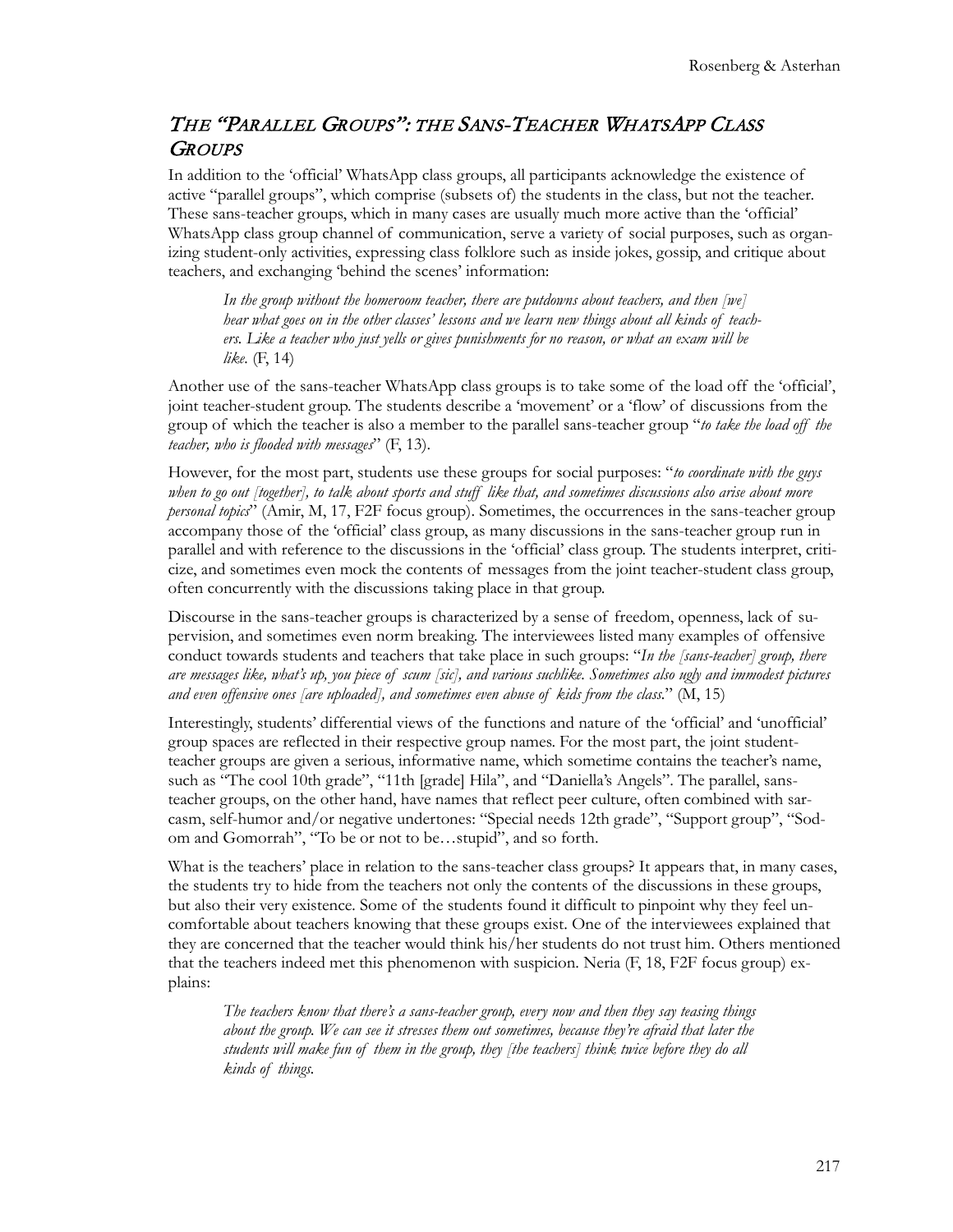Typically, the two parallel groups, the joint one and the sans-teacher one, exist one alongside the other, without interference. Yet, several interviewees described exceptional instances where teachers intervened in what was taking place in the parallel group, even upon the students' requests, as is showcased in the next quote:

*There was a time that two girls from class really put each other down saying horrible things, one wrote about the other's mentally handicapped brother, and [the latter] wrote about the former not having a father, and such. One of the students got the homeroom teacher involved and took a screenshot of the conversation, and both students were suspended.* (Yaara, F, 14, F2F focus group)

The very fact that such interventions are described as unusual is an indicator of the gap between conduct in these sans-teacher groups, compared with the 'official' groups or class itself. This gap is also evident in descriptions of recurring events referred to by all research participants, such as mistakenly posting a critical message or an embarrassing picture meant for the sans-teacher group to the joint group instead (*"Someone wrote in the regular class group that she's not coming to school on time on Thursday morning, because the [scheduled] lesson [then] is boring* [Hadar, F, 15, WhatsApp focus group]). It is worthwhile to note that, according to the students, teachers often tend to ignore such events, and do not follow-up on such slips or on intentional provocations. Through these slips, teachers get a glimpse of what's going on behind the scenes.

This gap between the 'official' group and the 'unofficial' group is also expressed in the discourse style: *"In the group with the teacher, we change it [=our writing] to a different style, with punctuation marks and no slangs [sic]. I wouldn't write to her, "teacherrrrr" with lots of r's and such, I'd write politely and correctly"* (F, 15). The 'official' classroom group is therefore something of a 'lone island' of moderate, civilized WhatsApp conversation in a sea of social media groups where youth engage in unsupervised, unconstrained discourse. However, when asked whether the way students interact in the 'official' WhatsApp class groups affects how they interact in other, sans-teacher peer groups, the participants' responses were largely negative, as is shown in the next quote by Gilad (M, 13, F2F focus group): *"No, we still curse in the other groups. In the group with the teachers [they] talk all nice, and then they curse freely in the other group."*

# **DISCUSSION**

The findings presented here show that WhatsApp has become a central channel of teacher-student and student-student communication in Israeli secondary school classrooms. In many cases, the teachers initiate the use of this tool, and even instruct their students to contact them via WhatsApp. The joint teacher-student groups serve a variety of purposes: organizational, instructional, and educational-disciplinary. Students listed many advantages of using the WhatsApp as a channel for communication with the teacher, most of which stem from the unique characteristics of the channel, but they also mentioned several limitations and challenges. Students shared varied and sometimes contradicting perspectives on the question of whether these WhatsApp-based interactions bring teachers and students closer and whether it affects the teachers' social status and authority. Finally, it was shown how the sans-teacher parallel groups function as an integral part of online class culture, while serving a variety of social purposes, and how these are often more active than the 'official' WhatsApp class group channel of communication.

We discuss these findings and their theoretical and practical implications in the next sections: First, we compare our findings concerning student perspectives on student-teacher WhatsApp communication for school-related purposes with the empirical literature on teacher perspectives on teacherstudent communication through social network technologies. Then, we discuss in further detail the affordances and limitations of WhatsApp-based teacher-student groups for the purposes they are used for.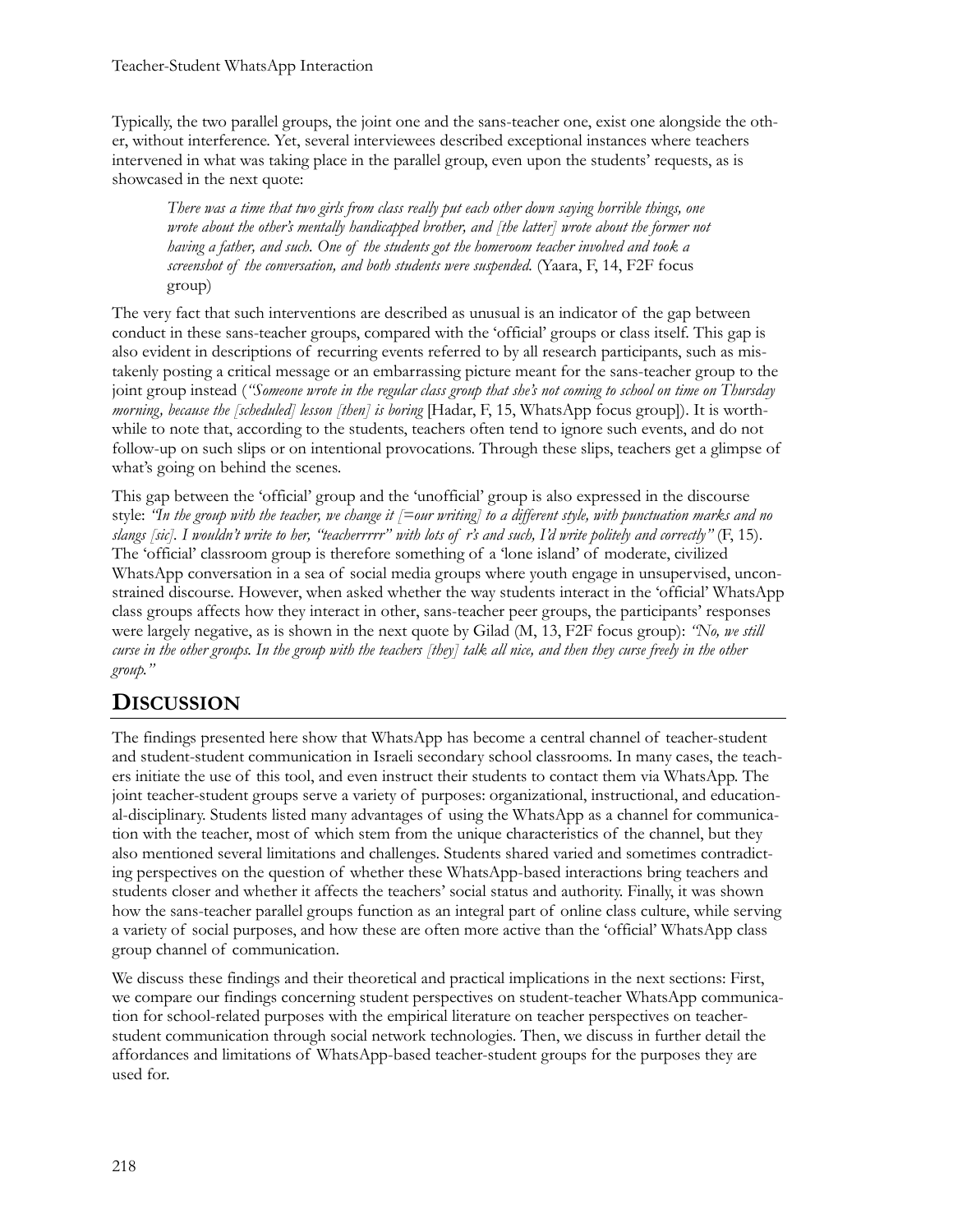## TEACHER AND STUDENT PERSPECTIVES ON WHATSAPP CLASSROOM **COMMUNICATION**

Whereas in some aspects the student perspectives documented here align quite well with teacher perspectives documented in previous research (e.g., Bouhnik & Deshen, 2014; Rosenberg et al., 2018), there are also significant differences between their viewpoints. Findings from teacher, as well as student data, indicate that teacher-student WhatsApp communication is primarily used for organizational purposes, such as allowing students to receive updates, to manage their school-related activities and to support their after-school learning activities (e.g., homework activities). It also seems that teachers and students agree that using ubiquitous social media channels for study and instructional purposes has some benefits and overall regard it positively (Asterhan & Rosenberg, 2015; Hershkovitz & Forkosh-Baruch, 2013;). Previous research has shown that in times of emergency, both teachers and students turn to WhatsApp and other social network technologies to give and receive emotional support (Ophir, 2017). Finally, similar to the manner in which teachers view communication via WhatsApp as an opportunity to learn more about their students (Church & de Oliveira, 2013), students also see it as an opportunity to get to know additional sides to their teacher's personality, beyond the formal setting of the classroom.

In contrast, two gaps between student and teacher perspectives can be detected: According to previous findings, teachers list social cohesiveness as one of the (main) objectives for participating in WhatsApp and Facebook with students (Bouhnik & Deshen, 2014). According to teenage students, however, teachers rarely intervene, even when norms and rules of civilized behavior are broken (e.g., curses, offensive behavior). The data also show that the social significance of 'official' teachermonitored class groups is mostly insignificant. While the groups are indeed inclusive by definition, it appears that the more socially significant discussions take place in the parallel, sans-teacher groups, from which certain class members are excluded.

A similar gap between teachers and students was found in the way they perceived the teacher's pedagogical role and their effect on social behaviors. Previous research has shown that one of the main teacher motives for teacher-student SNT-based communication is to add the presence of a responsible adult in these digital spheres and to exert a positive influence on students' interpersonal behaviors within and outside the media (Asterhan & Rosenberg, 2015; Bouhnik & Deshen, 2014). According to teachers, their mere presence on WhatsApp "straightens out" the students and prevents them from breaking norms of civilized behavior (Bouhnik & Deshen, 2014). In contrast, our student reports indicate that, although the teachers' presence is perceived as an attempt to cultivate appropriate norms for online communication, it has no real impact on the other WhatsApp groups or on the classroom members' behavior elsewhere. Even though largely absent in the 'official' WhatsApp class groups, the loose, grammatically imperfect, and sometimes offensive discourse takes place in the other WhatsApp groups, and especially in the sans-teacher class group.

It then appears that 'official' (with teacher) and 'unofficial' (sans-teacher) WhatsApp classroom groups serve parallel functions of communication: In the joint teacher-student WhatsApp groups, the students present their formal self, which typically tries to maintain social and linguistic correctness within a school context. Exceptions to this exist, as they do in class, but they are usually within the limits of the norm and with the expectation of teacher intervention if they do not. In contrast, communication in the sans-teacher groups is conducted in the youth's native "internet language" (Beverly, Wood, & Bell, 2008) and brings to the surface social conflicts and tensions in the peer group. It is also characterized by a sense of freedom, openness, lack of supervision, and sometimes even norm breaking. In this sense, the parallel groups function as a "third space" (Aaen & Dalsgaard, 2016), which is located and functioning in between the formal, school-related work space and the informal, social leisure space.

On another level, these groups serve as a back stage, both to the classroom and to the 'official' WhatsApp groups. In many cases, these groups accompany the activities in class and bring to the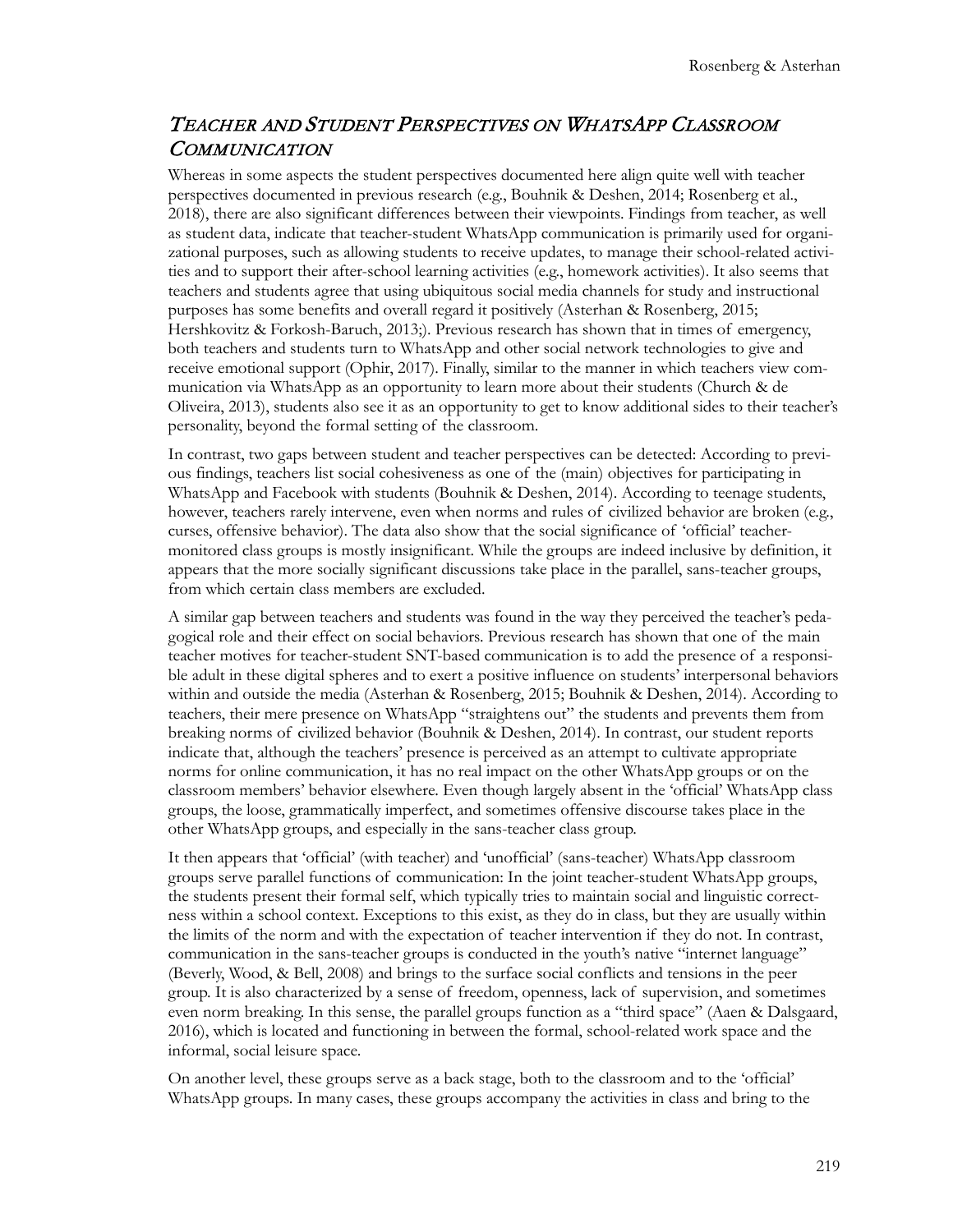fore students' thoughts on teachers, the classroom, and the official school business. At the same time, it functions as a space of reflection, interpretation, and discussion about the official supervised WhatsApp space, both socially and linguistically. There is a clear distinction between those two groups, but as shown in the current findings, there are some unintentional "leaks" from one group to another, which resemble Goffman's (1959) concept of "inopportune intrusions". More than anything else, these intrusions or leaks and the fact that they are recognized as such, show the different sets of norms and expectation that characterize the two types of WhatsApp groups.

The findings of this study also show that, despite the teachers' fears (Bouhnik & Deshen, 2014), students are aware of the challenges inherent to the use of WhatsApp for communication with their teachers. This is true, for example, regarding the issue of communication overload stemming from the large amount of WhatsApp messages, which is a fundamental concern for many teachers (Ahad & Lim, 2014). It appears that students are aware of the need to decrease the number of messages they send, so as not to burden their teachers. In some cases, they even purposely move some of the online discussions and activities from the joint group to parallel *sans teacher* groups to reduce the communication overload. They were also aware of the fact that teachers cannot be expected to be available around-the-clock and to respond immediately.

The issue of privacy, which is one of the major dilemmas teachers face when using ubiquitous SNTs such as Facebook (Asterhan & Rosenberg, 2015; Hershkovitz & Forkosh-Baruch, 2013), is another example of students' awareness of online challenges. Both teachers and students view WhatsApp as a favored channel of communication, because of the low exposure to personal information and minimal invasion of privacy.

When it comes to questions of teacher authority and their relationship with students, the picture presented by the findings is more complex. On the one hand, teachers' concerns about the erosion of social barriers in these media (Bouhnik & Deshen, 2014; Doering, Lewis, Veletsianos, & Nichols-Besel, 2008) are shared by some students. Some even 'accused' teachers for breaking out of their role and for behaving too personal. On the other hand, many students assert that the nature of online contact with their teachers reflects existing differences in teacher personalities and offline behavior. Moreover, even students who claim that the social distance between them and their teachers has eroded somewhat in joint WhatsApp groups agree that it has not affected F2F classroom interactions, where the existing roles and norms of behavior are retained.

## AFFORDANCES AND LIMITATIONS OF WHATSAPP-BASED TEACHER-STUDENT COMMUNICATION

The data presented here also provided further insight into the relative affordance and difficulties of WhatsApp for student-teacher interaction in comparison to alternative channels. According to Media Richness Theory, the preference of a certain medium is done based on the match between its characteristics and affordances, the social context of use, and the favored mode of interaction (Kim, Kim, Park, & Rice, 2007). In line with this model, and compared to other common student-teacher communication formats (e.g., face-to-face, official LMSs), teenage students highlighted several WhatsApp features that they believe improved the communication efficiency for academic and other schoolrelated purposes. These are (1) high and continuous user availability at all times; (2) the written, mediated communication format; (3) the ability to switch from public/group to personal/private communication channels; and (4) provision of privacy.

It then seems that WhatsApp is viewed as a preferred channel of communication, for students and teachers alike. Some of the main characteristics that prevent teachers from using other ubiquitous digital communication media, such as Facebook or Twitter, are irrelevant when it comes to WhatsApp. Studies have shown that, even though secondary school students are willing to invite certain teachers into their Facebook-based circle of friends, overall they consider Facebook as their "territory" (Hershkovitz & Forkosh-Baruch, 2013). It has been asserted that the personal, direct type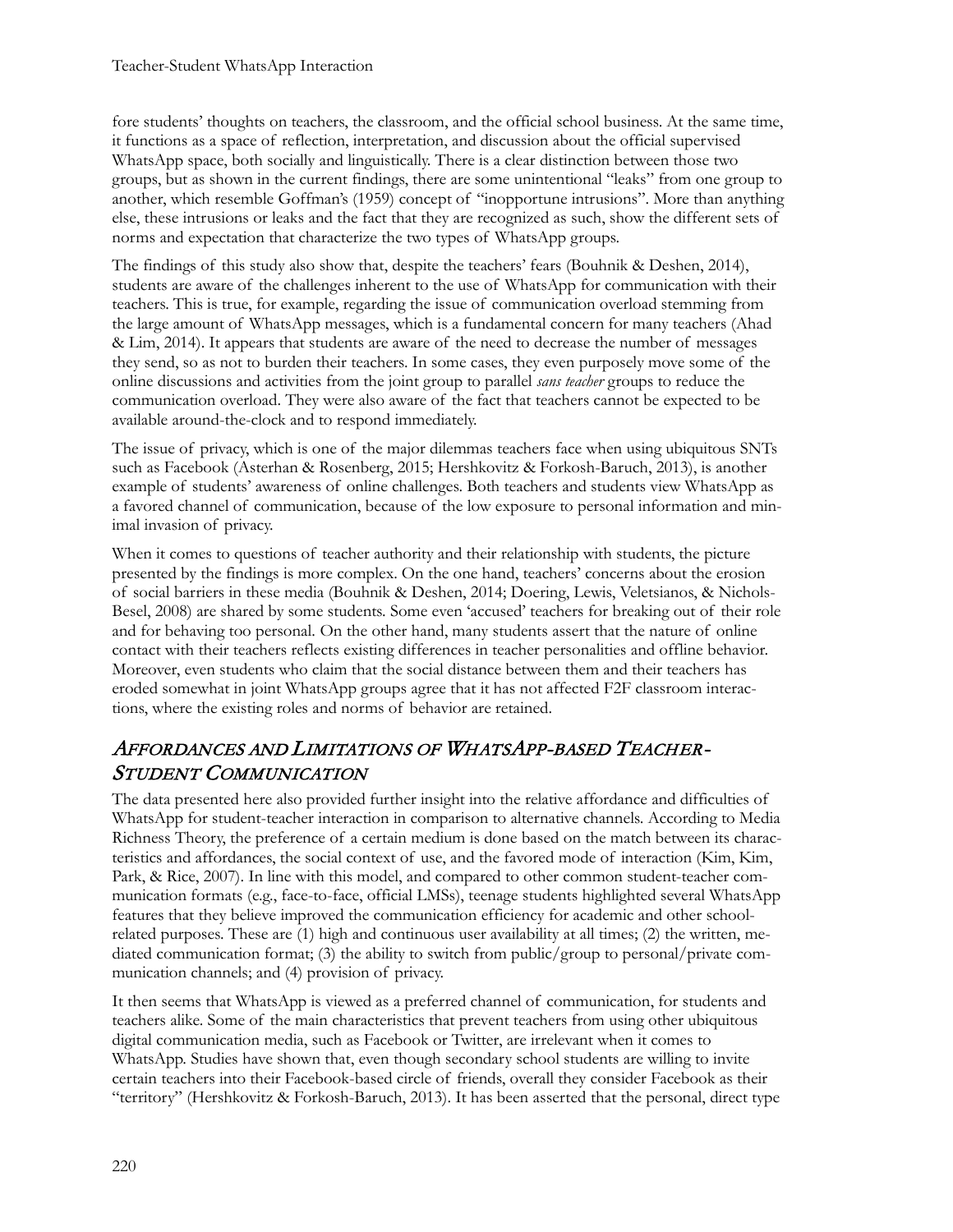of contact that is characteristic of Facebook may be particularly suitable for teachers whose pedagogical approach aligns with this more personal style. In addition, both teachers and students have domesticated (Silverstone, 2006) only certain Facebook features for student-teacher communication, such as opening a unique teacher profile, using the closed group function instead of befriending, adapting privacy settings and filters (Hershkovitz & Forkosh-Baruch, 2013).

In comparison, it seems that WhatsApp is adopted in a more wholesome manner overall. Teacher presence in the joint WhatsApp classroom groups is perceived as more natural than in Facebook and perhaps best compares to the use of designated classroom Facebook groups (Asterhan & Rosenberg, 2015). The teacher is sometimes even an 'absent-presence' in the classroom group's discourse. Differences and gaps between teachers and students are still evident, but not regarding the very existence of this contact or in the selection of use practices, unlike in Facebook-based teacher-student communication. WhatsApp's characteristics address privacy concerns better than other popular, commercial social networks technologies (Wang et al., 2012), which make it a more compatible channel of communication in this context. Moreover, the "natural" integration of WhatsApp into the school arena should also be attributed to the enormous popularity of this communication medium among both youth and adults in Israel, as well as many other countries (Schwartz, 2016). This allows WhatsApp to side-step a problem faced by other communication technologies and channels: the need to facilitate familiarity, adoption, and adaption among teachers and/or students, which limits the use of these tools and hinders their integration into the fabric of teacher-student relations (Fewkes & McCabe, 2012).

#### CONCLUSION, LIMITATIONS AND FUTURE DIRECTIONS

In light of the immense popularity of social network technologies, scholars of education have begun to explore how teachers and students have come to appropriate ubiquitous communication media for school-related purposes, what the characteristics of these practices are, and what the potential consequences may be. The present study adds to this expanding body of empirical research by specifically focusing on a heretofore underexposed aspect, namely secondary school student-teacher communication in the popular instant messaging application WhatsApp. We have reported on findings from the student perspective and discussed the advantages and limitations of this form of communication (compared to others), the role of teachers and their functioning in this online space, and on the social functions of the different classroom WhatsApp groups in students' everyday life.

Although the current study advances our understanding of the role of WhatsApp-based communication in secondary school classrooms, it is not without limitations: First, a qualitative methodology was chosen for the present study to obtain rich data that could provide insights into teenage students' perceptions and experiences of WhatsApp communication in classroom contexts. This methodology does limit the ability to generalize the current findings to other contexts and population groups, however. Future research should preferably explore the generalizability of these findings to larger sections of teenage populations.

It should also explore similarities and differences with other age groups. Recent data show that the initial age for using smartphones is on a downward trend and that WhatsApp has become very popular among elementary school children as well (Traeger, 2017). It is very likely that age-related characteristics affect not only norms of student-student interaction in this medium, but also their awareness of the challenges and dilemmas involved. The role of the teacher in these groups may, therefore, be more prominent and of a more pedagogical nature. In higher education settings, on the other hand, the presence of instructors in student WhatsApp groups is likely to be less prevalent, as studentteacher relationship are overall of a more formal nature and instructors are not expected to supervise their students' peer relations and online communication.

Finally, the present study was set in a particular country (Israel). Local norms of cellphone use and of appropriate teacher-student interaction, as well as locally developed media domestication patterns,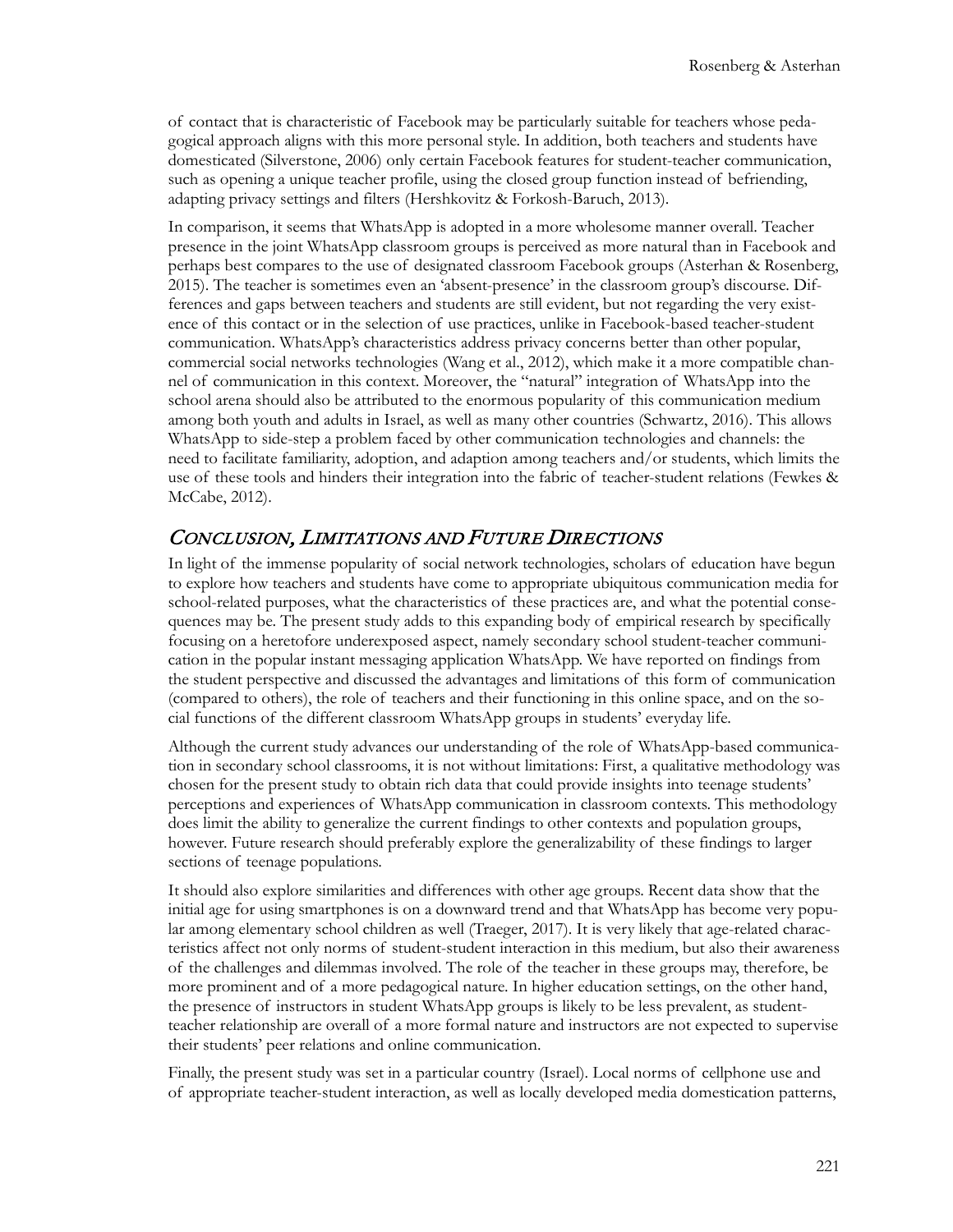may differ from country to country and/or from one cultural group to another. Future research should then include and compare the current findings with data from different countries and cultures, to complete the picture.

#### **ACKNOWLEDGMENTS**

The study was supported by an internal grant from the Institute for the Study of New-Media, Politics and Society at Ariel University.

#### **REFERENCES**

- Aaen, J., & Dalsgaard, C. (2016). Student Facebook groups as a third space: Between social life and schoolwork. *Learning, Media and Technology, 41*(1), 160-186. <https://doi.org/10.1080/17439884.2015.1111241>
- Ahad, A. D., & Lim, S. M. A. (2014). Convenience or nuisance? The 'WhatsApp' dilemma. *Procedia-Social and Behavioral Sciences*, *155*, 189-196. <https://doi.org/10.1016/j.sbspro.2014.10.278>
- Allagui, B. (2014). Writing through WhatsApp: an evaluation of students writing performance. *International Journal of Mobile Learning and Organization*, *8*(3-4), 216-231.
- Amry, A. B. (2014). The impact of Whatsapp mobile social learning on the achievement and attitudes of female students compared with face to face learning in the classroom. *European Scientific Journal, 10* (22). 1857-1881.
- Andersson, A., Hatakka, M., Grönlund, Å., & Wiklund, M. (2014). Reclaiming the students–coping with social media in 1:1 schools. *Learning, Media and Technology*, *39*(1), 37-52. <https://doi.org/10.1080/17439884.2012.756518>
- Asterhan, C. S. C., & Bouton, E. (2017). Teenage peer-to-peer knowledge sharing through social network sites in secondary schools. *Computers & Education, 110*, 16-34. <https://doi.org/10.1016/j.compedu.2017.03.007>
- Asterhan, C. S., & Rosenberg, H. (2015). The promise, reality and dilemmas of secondary school teacherstudent interactions in Facebook: The teacher perspective. *Computers & Education, 85*, 134-148. <https://doi.org/10.1016/j.compedu.2015.02.003>
- Bar-Tal, S., & Asterhan, C. S. C. (2017). Going behind the scenes at teacher colleges: Online student knowledge sharing through social network technologies. *Interdisciplinary Journal of e-Skills and Lifelong Learning, 13,* 167- 184. <https://doi.org/10.28945/3863>
- Berger, A. A. (2000). *Media and communication research methods: An introduction to qualitative and quantitative approaches.* Thousand Oaks, CA: Sage.
- Beverly, P., Wood, C., & Bell, V. (2008). Txt msg n school literacy: Does texting and knowledge of text abbreviations adversely affect children's literacy attainment? *Literacy*, *42*(3), 137-144. [https://doi.org/10.1111/j.1741](https://doi.org/10.1111/j.1741-4369.2008.00489.x)-4369.2008.00489.x
- Bouhnik, D., & Deshen, M. (2014). WhatsApp goes to school: Mobile instant messaging between teachers and students. *Journal of Information Technology Education: Research, 13*, 217-231.<https://doi.org/10.28945/2051>
- boyd, D. (2014*). It's complicated: The social lives of networked teens.* Yale University Press.
- boyd, D., & Ellison, N. B. (2007). Social network sites: Definition, history, and scholarship. *Journal of Computer-Mediated Communication, 13*(1), 210-230. [https://doi.org/10.1111/j.1083](https://doi.org/10.1111/j.1083-6101.2007.00393.x)-6101.2007.00393.x
- Brenner, J. (2012 April 27). *Pew Internet: Teens. Pew Research Center's Internet & American Life Project.* Retrieved 11.01.17 from [http://www.pewinternet.org/Commentary/2012](http://www.pewinternet.org/Commentary/2012/April/Pew-Internet-Teens.aspx)/April/Pew-Internet-Teens.aspx
- Calvo, R., Arbiol, A., & Iglesias, A. (2014). Are all chats suitable for learning purposes? A study of the required characteristics. *Procedia Computer Science*, *27*, 251-260. <https://doi.org/10.1016/j.procs.2014.02.028>
- Chang-Kredl, S., & Kozak, S. (2017). Children using Facebook: Teachers' discursive constructions of childhood. *Learning, Media and Technology*, *43*(2), 211-215. <https://doi.org/10.1080/17439884.2017.1305967>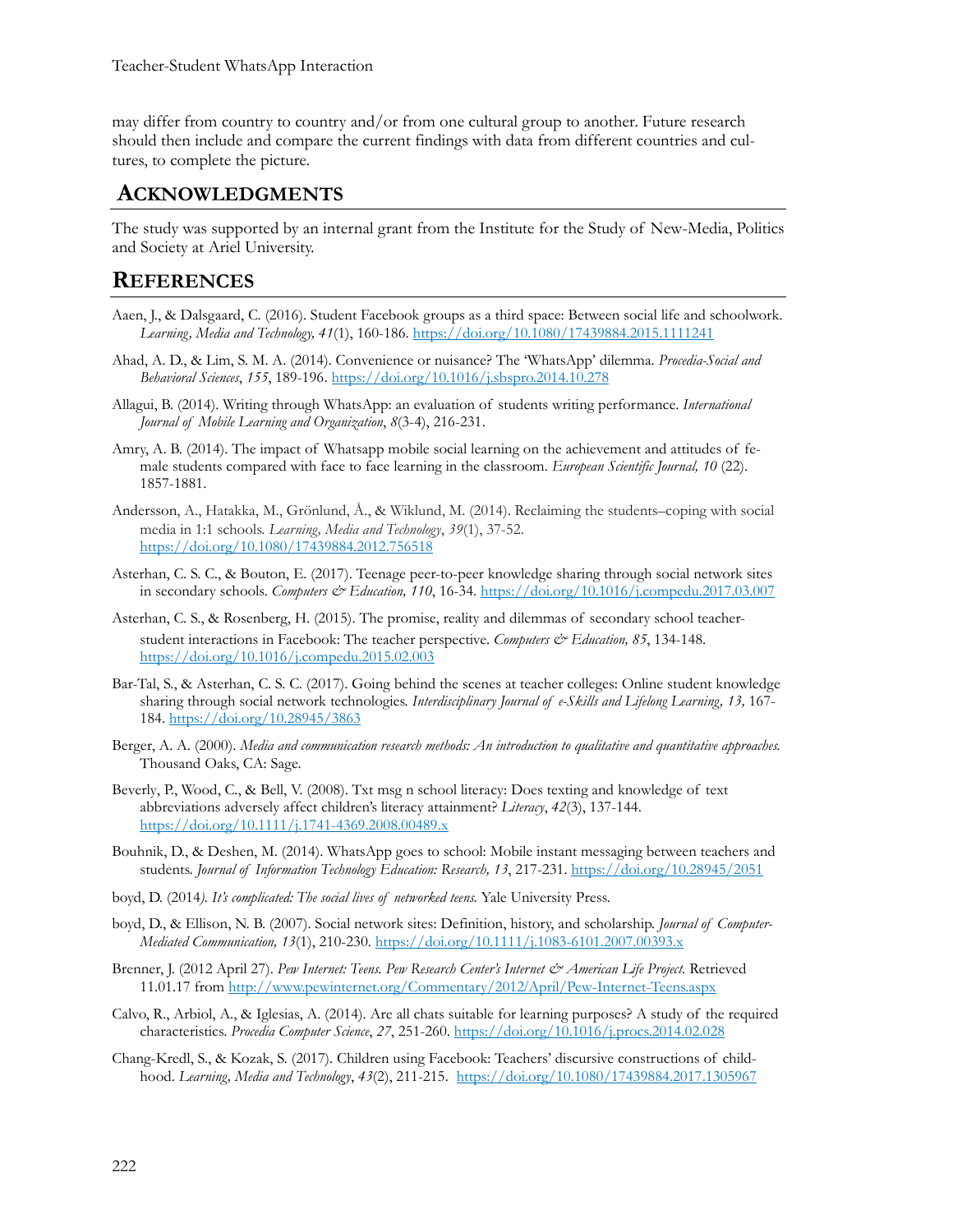- Cheung, W. S., Hew, K. F., & Ng, S. L. (2008). Toward an understanding of why students contribute in asynchronous online discussions. *Journal of Educational Computing Research, 38*(1), 29–50. [https://doi.org/10.2190/EC.38.1](https://doi.org/10.2190/EC.38.1.b).b
- Cho, V., & Hung, H. (2011). The effectiveness of Short Message Service for communication with concerns of privacy protection and conflict avoidance. *Journal of Computer-Mediated Communication, 16*, 250–270. [https://doi.org/10.1111/j.1083](https://doi.org/10.1111/j.1083-6101.2011.01538.x)-6101.2011.01538.x
- Church, K., & de Oliveira, R. (2013). What's up with whatsapp?: Comparing mobile instant messaging behaviors with traditional SMS. In *Proceedings of the 15th International Conference on Human-computer Interaction with Mobile Devices and Services* (pp. 352-361). ACM. <https://doi.org/10.1145/2493190.2493225>
- Davis, C.H., III, Deil-Amen, R., Rios-Aguilar, C., & Gonzalez Canche, M. S. (2012). *Social media in higher education: A literature review and research directions.* Report printed by the University of Arizona and Claremont Graduate University. Retrieved 10.08.17 from [http://www.pewinternet.org/Commentary/2012/April/Pew](http://www.pewinternet.org/Commentary/2012/April/Pew-Internet-Teens.aspx)-Internet-Teens.aspx
- DeGroot, J. M., Young, V. J., & VanSlette, S. H. (2015). Twitter use and its effects on student perception of instructor credibility. *Communication Education, 64*(4), 419-437. <https://doi.org/10.1080/03634523.2015.1014386>
- Deng, L., & Tavares, N. J. (2013). From Moodle to Facebook: Exploring students' motivation and experiences in online communities. *Computers & Education*, 68, 167-176. <https://doi.org/10.1016/j.compedu.2013.04.028>
- Doering, A., Lewis, C., Veletsianos, G., & Nichols-Besel, K. (2008). Preservice teachers' perceptions of instant messaging in two educational contexts. *Journal of Computing in Teacher Education, 25*(1), 45–52.
- Fewkes, A. M., & McCabe, M. (2012). Facebook: Learning tool or distraction? *Journal of Digital Learning in Teacher Education, 28*(3), 92-98. <https://doi.org/10.1080/21532974.2012.10784686>
- Friedman, L. W., & Friedman, H. H. (2013). Using social media technologies to enhance online learning. *Journal of Educators Online, 10*(1). <https://doi.org/10.9743/JEO.2013.1.5>
- Fontana, A., & Frey, J. H. (2000). The interview: from structured questions to negotiated text. In N. K. Denzin & Y. S. Lincoln (Eds.), *Handbook of Qualitative Research* (2nd ed., pp. 645-670). London: Sage.
- Forkosh-Baruch, A., Hershkovitz, A., & Ang, R. P. (2015). Teacher-student relationship and SNS-mediated communication: Perceptions of both role-players. *Interdisciplinary Journal of e-Skills and Lifelong Learning, 11*, 273–289. <https://doi.org/10.28945/2329>
- Gaskell, G. (2000). Individual and group interviewing. In M. W. Bauer & G. Gaskell (Eds.), *Qualitative Researching with Text, Image and Sound* (pp. 38-56). Sage.
- Goffman, E. (1959). *The presentation of self in everyday life.* Garden City, NY: Anchor.
- Greenhow, C., Robelia, B., & Hughes, J. H. (2009). Web 2.0 and classroom research: What path should we take now? *Educational Researcher, 38,* 246-259. <https://doi.org/10.3102/0013189X09336671>
- Heng, C. H., & Ling, T. L. (2014). Interactive Character Learning Model (ICLM)—Chinese character learning using WhatsApp for Malay L3 Learners*. US-China Education Review, 4*(11), 772-786
- Hershkovitz, A., & Forkosh-Baruch, A. (2013). Student-teacher relationship in the Facebook era: The student perspective. *International Journal of Continuing Engineering Education and Life-Long Learning, 23*, 33-52. <https://doi.org/10.1504/IJCEELL.2013.051765>
- Hew, K. F. (2011). Students' and teachers' use of Facebook. *Computers in Human Behavior, 27*, 662-676. <https://doi.org/10.1016/j.chb.2010.11.020>
- Hrastinski, S., Edman, A., Andersson, F., Kawnine, T., & Soames, C. A. (2014). Informal math coaching by instant messaging: Two case studies of how university students coach K-12 students. *Interactive Learning Environments, 22*(1), 84-96. <https://doi.org/10.1080/10494820.2011.641682>
- Jones, N., Blackey, H., Fitzgibbon, K., & Chew, E. (2010). Get out of MySpace! *Computers & Education, 54*(3), 776-782. <https://doi.org/10.1016/j.compedu.2009.07.008>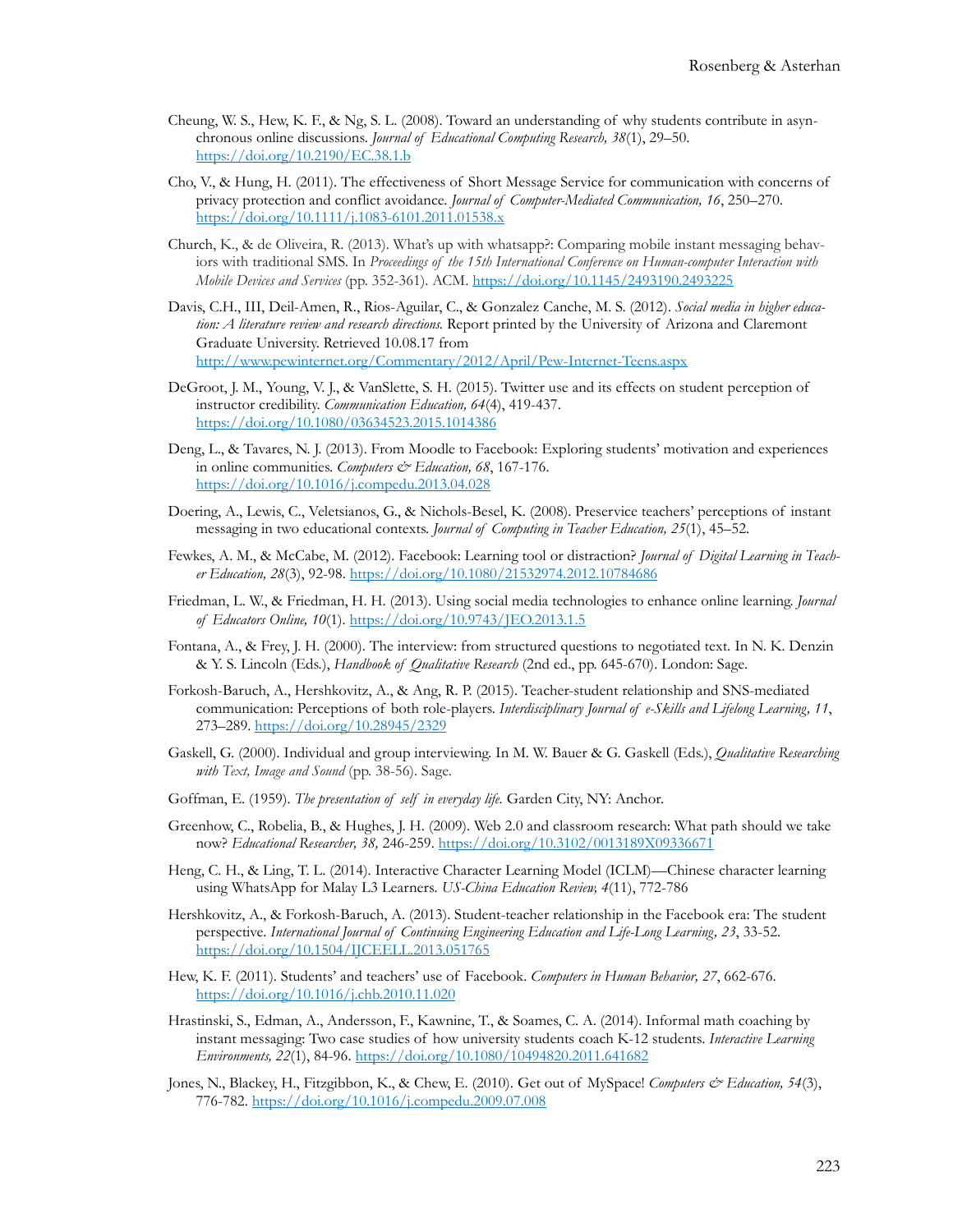- Junco, R., & Cotton, S. R. (2012). No A 4 U: The relationship between multitasking and academic performance. *Computers & Education, 59,* 505-514. <https://doi.org/10.1016/j.compedu.2011.12.023>
- Karapanos, E., Teixeira, P., & Gouveia, R. (2016). Need fulfillment and experiences on social media: A case on Facebook and WhatsApp. *Computers in Human Behavior*, *55*, 888-897. <https://doi.org/10.1016/j.chb.2015.10.015>
- Kim, H., Kim, G. J., Park, H. W., & Rice, R. E. (2007). Configurations of relationships in different media: FtF, email, instant messenger, mobile phone, and SMS. *Journal of Computer-Mediated Communication, 12*, 1183- 1207. [https://doi.org/10.1111/j.1083](https://doi.org/10.1111/j.1083-6101.2007.00369.x)-6101.2007.00369.x
- Kirschner, P. A., & Karpinski, A. C. (2010). Facebook® and academic performance. *Computers in Human Behavior, 26*(6), 1237-1245. <https://doi.org/10.1016/j.chb.2010.03.024>
- Labus, A., Despotović-Zrakić, M., Radenković, B., Bogdanović, Z., & Radenković, M. (2015). Enhancing formal e-learning with edutainment on social networks. *Journal of Computer Assisted Learning*, *31*(6), 592-605. <https://doi.org/10.1111/jcal.12108>
- Malka, V., Ariel, Y., & Avidar, R. (2015). Fighting, worrying and sharing: Operation 'Protective Edge' as the first WhatsApp war. *Media, War & Conflict, 8*(3), 329-344. <https://doi.org/10.1177/1750635215611610>
- Manca, S., & Ranieri, M. (2016). Is Facebook still a suitable technology-enhanced learning environment? An updated critical review of the literature from 2012 to 2015. *Journal of Computer Assisted Learning*, *32*(6), 503- 528. <https://doi.org/10.1111/jcal.12154>
- Marshall, C., & Rossman, G. B. (2014). *Designing qualitative research.* Thousand Oaks, CA: Sage.
- Mazer, J. P., Murphy, R. E., & Simonds, C. J. (2007). I'll see you on "Facebook": The effects of computermediated teacher self-disclosure on student motivation, affective learning, and classroom climate*. Communication Education, 56*(1), 1-17. <https://doi.org/10.1080/03634520601009710>
- Meyrowitz, J. (1996). Taking McLuhan and "medium theory" seriously: Technological change and the evolution of education. In S. T. Kerr (Ed.), *Technology and the future of schooling, 95th Yearbook National Society for the Study of Education* (pp. 73-110). Chicago: University of Chicago Press.
- O'Connell, M. (2010). "To Text or Not to Text": Reticence and the utilization of short message services. *Human Communication, 13*(2), 87-102.
- O'Hara, K. P., Massimi, M., Harper, R., Rubens, S., & Morris, J. (2014, February). *Everyday dwelling with WhatsApp.* In *Proceedings of the 17th ACM Conference on Computer Supported Cooperative Work & Social Computing* (pp. 1131-1143). ACM. <https://doi.org/10.1145/2531602.2531679>
- Ophir, Y. (2017). SOS on SNS: Adolescent distress on social network sites. *Computers in Human Behavior, 68*, 51- 55.<https://doi.org/10.1016/j.chb.2016.11.025>
- Ophir, Y., Rosenberg, H., Asterhan, C., & Schwarz, B. (2016). In times of war, adolescents do not fall silent: Teacher-student social network communication in wartime*. Journal of Adolescents, 46*, 98-106. <https://doi.org/10.1016/j.adolescence.2015.11.005>
- Pierce, T. (2009). Social anxiety and technology: Face-to-face communication versus technological communication among teens. *[Computers in Human Behavior,](http://www.sciencedirect.com/science/journal/07475632) 25*(6), 1367-1372. <https://doi.org/10.1016/j.chb.2009.06.003>
- Plana, M. G. C., Escofet, M. I. G., Figueras, I. T., Gimeno, A., Appel, C., & Hopkins, J. (2013). Improving learners' reading skills through instant short messages: A sample study using WhatsApp. *Proceeding of WorldCall*, 80-84.
- Puhl, T., Tsovaltzi, D., & Weinberger, A. (2015). Blending Facebook discussions into seminars for practicing argumentation. *Computers in Human Behavior*, *53*, 605-616. <https://doi.org/10.1016/j.chb.2015.04.006>
- Reid, D., & Reid, F. (2004). Insights into the social and psychological effects of SMS text messaging. Retrieved from<http://www.160characters.org/documents/SocialEffectsOfTextMessaging.pdf>
- Robert, L., & Dennis, A. (2005). Paradox of richness: A cognitive model of media choice. *IEEE Transactions of Professional Communication*, *48(1)*, 10-21. <https://doi.org/10.1109/TPC.2004.843292>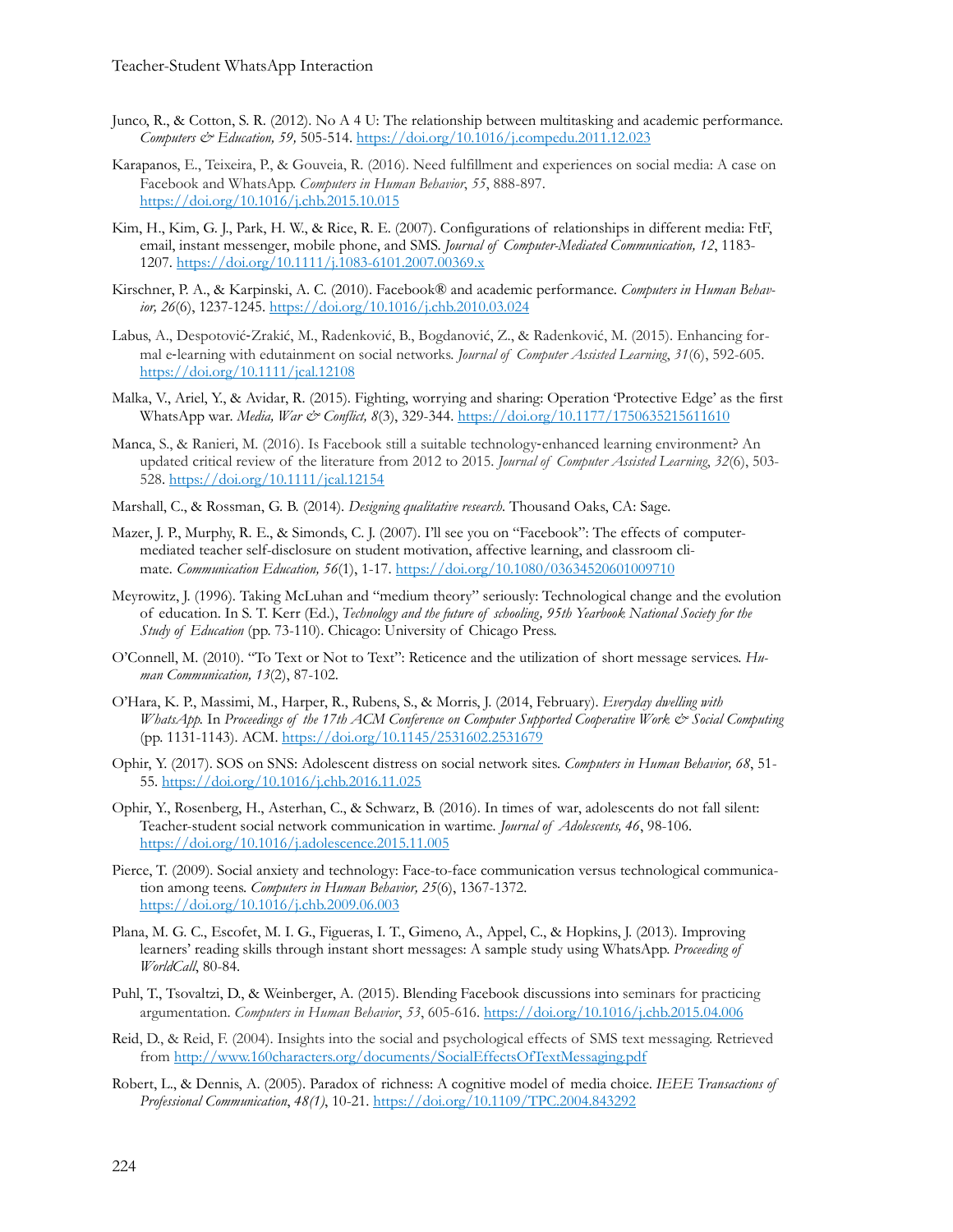- Roblyer, M. D., McDaniel, M., Webb, M., Herman, J., & Witty, J. V. (2010). Findings on Facebook in higher education: a comparison of college faculty and students uses and perceptions of social networking sites. *Internet & Higher Education, 13*, 134-140. <https://doi.org/10.1016/j.iheduc.2010.03.002>
- Rosenberg, H. (2016). Media, Teens & children: Consumption, habits and social practices. In: R. Mann & A. Lev-On (Eds.), *Annual Report: The Israeli Media in 2015 Agendas, Uses and Trends* (pp. 70-91). Ariel: New Media Research Institute, Ariel University. (in Hebrew)
- Rosenberg, H., Ophir, Y., & Asterhan, C. S. (2018). A virtual safe zone: Teachers supporting teenage student resilience through social media in times of war. *Teaching and Teacher Education, 73*, 35-42. <https://doi.org/10.1016/j.tate.2018.03.011>
- Sánchez-Moya, A., & Cruz-Moya, O. (2015). Whatsapp, Textese, and Moral Panics: Discourse Features and Habits across Two Generations. *Procedia-Social and Behavioral Sciences*, *173*, 300-306. <https://doi.org/10.1016/j.sbspro.2015.02.069>
- Schwarz, B., & Caduri, G. (2016). Novelties in the use of social networks by leading teachers in their classes. *Computers & Education*, 102, 35-51. <https://doi.org/10.1016/j.compedu.2016.07.002>
- Schwartz, J. (2016, May). The most popular messaging app in every country. *Digital Vision.*  [https://www.similarweb.com/blog/worldwide](https://www.similarweb.com/blog/worldwide-messaging-apps)-messaging-apps
- Silverstone, R. (2006). Domesticating domestication. Reflection on the life of a concept. In T. Berker, M. Hartmann, Y. Punie, & K. J. Ward (Eds.), *Domestication of media and technology* (pp. 229-248). Maidenhead: Open University Press.
- Smith, E.E. (2016). "A real double-edged sword": Undergraduate perceptions of social media in their learning. *Computers and Education, 103*, 44-58. <https://doi.org/10.1016/j.compedu.2016.09.009>
- Strauss, A. L., & Corbin, J. M. (1990). *Basics of qualitative research: Grounded theory procedures and techniques* (Vol. 15). Newbury Park, CA: Sage.
- Tawiah, Y. S., Nondzor, H. E., & Alhaji, A. (2014). Usage of WhatsApp and voice calls (phone call): Preference of polytechnic students in Ghana. *Science Journal of Business and Management, 2*(4), 103-108. <https://doi.org/10.11648/j.sjbm.20140204.11>
- Teclehaimanot, B., & Hickman, T. (2011). Student-teacher interaction on Facebook: What students find appropriate. *TechTrends, 55*(3), 19-30. [https://doi.org/10.1007/s11528](https://doi.org/10.1007/s11528-011-0494-8)-011-0494-8
- Traeger, S. (2017). *Teacher-parents interaction in WhatsApp groups* (Unpublished M.A dissertation). The Hebrew University of Jerusalem, Israel.
- Wang, Q., Woo, H. L., Quek, C. L., Yang, Y., & Liu, M. (2012). Using the Facebook group as a learning management system: An exploratory study. *British Journal of Educational Technology, 43*(3), 428-438. [https://doi.org/10.1111/j.1467](https://doi.org/10.1111/j.1467-8535.2011.01195.x)-8535.2011.01195.x

#### **BIOGRAPHIES**



**Dr. Hananel Rosenberg** [\(hananelro@gmail.com\)](mailto:hananelro@gmail.com) is a lecturer at the School of Communication, Ariel University and at the Communication Department, The Hebrew University of Jerusalem, and is currently a visitor scholar at Columbia Journalism School. His research focuses on the psychology and sociology of mobile phone usage, media usage among children & teens and teacher-student communication in social networks technologies.